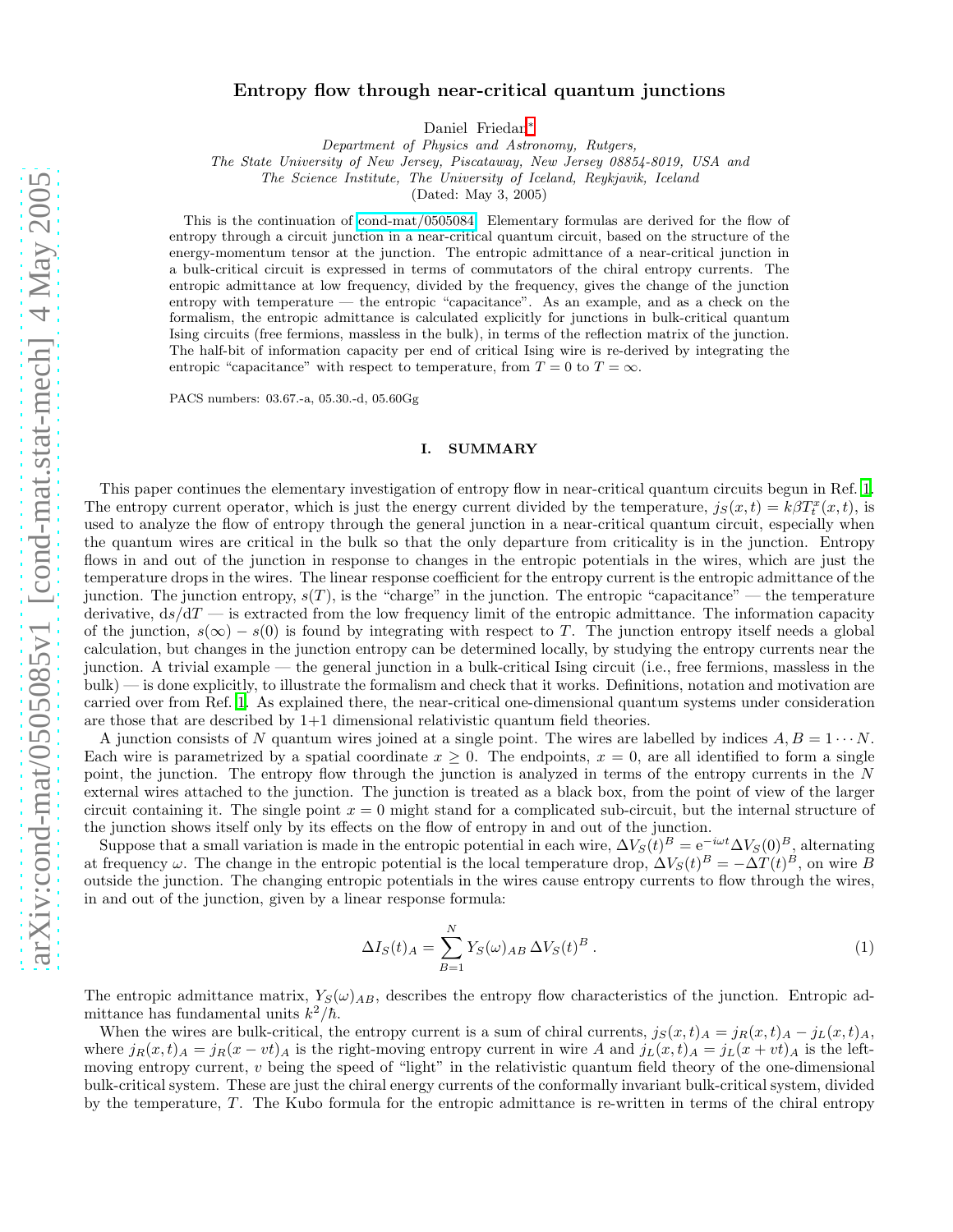<span id="page-1-0"></span>currents:

$$
Y_S(\omega)_{AB} = \frac{1}{i\omega} \int_{-\infty}^{\infty} dt_1 e^{-i\omega(t_1 - t_2)} \langle \frac{i}{\hbar} [-j_L(0, t_1)_B, j_R(0, t_2)_A - j_L(0, t_2)_A] \rangle_{eq}.
$$
 (2)

The time integral does not have the restriction  $t_1 \leq t_2$  which expresses causality in the general Kubo formula: the fact that the response happens after the perturbation. Causality is automatically enforced in Eq. [\(2\)](#page-1-0) by chirality, since a right-moving current cannot affect the junction, and a perturbation at the junction cannot produce any left-moving current. Eq. [\(2\)](#page-1-0) exhibits  $Y_S(\omega)_{AB}$  as a well-behaved analytic function of  $\omega$ , free from the possibility of a short-time divergence, which can arise in the general Kubo formula in quantum field theory because of the restriction  $t_1 \leq t_2$ .

The Kubo formula is also re-written, again for bulk-critical wires, in the form

$$
\frac{1}{i\omega} \int_{-\infty}^{t_2} dt_1 e^{-i\omega(t_1 - t_2)} \langle \frac{i}{\hbar} [j_S(x_1, t_1)_B, j_S(x_2, t_2)_A] \rangle_{eq} =
$$
\n
$$
e^{i\omega(x_1 + x_2)/v} Y_S(\omega)_{AB} - \left( e^{i\omega|x_1 - x_2|/v} - e^{i\omega(x_1 + x_2)/v} \right) \delta_{AB} \frac{c}{12} \frac{2\pi k^2}{\hbar} \left[ 1 + \left( \frac{\hbar \beta}{2\pi} \right)^2 \omega^2 \right]
$$
\n(3)

where  $x_1, x_2 > 0$  are arbitrary points on the wires and c is the bulk conformal central charge. This formula gives a way to extract  $Y_S(\omega)_{AB}$  from a measurement performed at a distance from the junction, by generating entropy current at an arbitrary point  $x_1 > 0$  in wire A, then detecting the induced entropy current at an arbitrary point  $x_2 > 0$  in wire B. These two elementary formulas for the entropic admittance are the basic results of this paper.

The net entropy current leaving the junction is  $\sum_{A=1}^{N} \Delta I_{S}(t)_{A}$ , so the change in the junction entropy,  $\Delta s(t)$ , is given by  $\partial_t \Delta s(t) = -i\omega \Delta s(t) = \sum_{A=1}^N \Delta I_S(t)_A$ , so

$$
\Delta s(t) = \frac{1}{i\omega} \sum_{A,B=1}^{N} Y_S(\omega)_{AB} \Delta V_S(t)^B.
$$
\n(4)

The change in the junction entropy with the junction temperature is

<span id="page-1-1"></span>
$$
\frac{\mathrm{d}s}{\mathrm{d}T} = \lim_{\omega \to 0} \frac{1}{i\omega} \sum_{A,B=1}^{N} Y_S(\omega)_{AB} \tag{5}
$$

because raising the temperature of the junction by  $\Delta T$  is equivalent to dropping the temperature on all of the wires outside the junction by the same amount,  $\Delta V_S(t)^B = -\Delta T(t)^B = \Delta T$ . Eq. [\(5\)](#page-1-1) also gives the specific heat of the junction,  $T ds/dT$ . Integrating  $ds/dT$  with respect to T gives the junction entropy,  $s(T)$ , as a function of temperature, up to an additive constant. Integrating  $ds/dT$  from  $T = 0$  to  $T = \infty$  gives the total information capacity of the junction,  $s(\infty) - s(0)$ . This does not give the junction entropy itself. That requires a global calculation. But *changes* in  $s(T)$  can be calculated locally, near the junction, using the entropy current.

 $Y_S(\omega)_{AB}$  is a response function, therefore analytic in the upper half-plane. Eq. [\(2\)](#page-1-0) exhibits  $Y_S(\omega)_{AB}$  as the Fourier transform in time of the equilibrium expectation value of a commutator of local operators, so the only singularities in  $Y_S(\omega)_{AB}$  at temperature  $T > 0$  should be poles in the lower half-plane. The gap between the real axis and the nearest pole of  $Y_S(\omega)_{AB}$  is the inverse of the characteristic response time of the junction in the channel AB. The zero temperature limit of these gaps can serve as analogs of the mass gap in a bulk quantum field theory.

The conformal invariance of the bulk-critical wires implies a vanishing formula:

$$
Y_S(2\pi i/\hbar \beta)_{AB} = 0.
$$
\n<sup>(6)</sup>

In a separate paper,<sup>[2](#page-18-2)</sup> this vanishing formula is used to re-write the proof of the gradient formula for the junction beta-function in terms of the real time statistical mechanics of the entropy current. The gradient formula,  $\partial s/\partial \lambda^a =$  $-g_{ab}(\lambda)\beta^b$ , was originally proved in the less physical language of euclidean quantum field theory.<sup>[3](#page-18-3)</sup>

As an example, and as a check on the formalism, Eq. [\(2\)](#page-1-0) is used to derive an explicit formula for  $Y_S(\omega)_{AB}$  for the general junction in a bulk-critical quantum Ising circuit. The 1+1 dimensional quantum field theory of such a circuit is a theory of free Majorana fermions, massless in the bulk.<sup>[4](#page-18-4)[,5](#page-18-5)[,6](#page-18-6)[,7](#page-18-7)</sup> An Ising junction is characterized by its reflection matrix,  $R(\omega)_B^A$ , which gives the amplitude for left-moving fermions of energy  $\hbar\omega$  to enter the junction through wire B, then leave the junction as right-moving fermions through wire A. Eq. [\(2\)](#page-1-0) is used to express the entropic admittance in terms of the reflection matrix:

$$
Y_S(\omega)_{AB} = \frac{k^2 \hbar \beta^2}{2\pi \omega} \int \int d\omega_1 d\omega_2 \, \delta(\omega_1 + \omega_2 - \omega) \left[ R(\omega_1)_B^A R(\omega_2)_B^A - \delta_B^A \right]
$$

$$
\frac{1}{8} (\omega_1 - \omega_2)^2 \left( \frac{1}{1 + e^{-\beta \hbar \omega_2}} - \frac{1}{e^{\beta \hbar \omega_1} + 1} \right) \,. \tag{7}
$$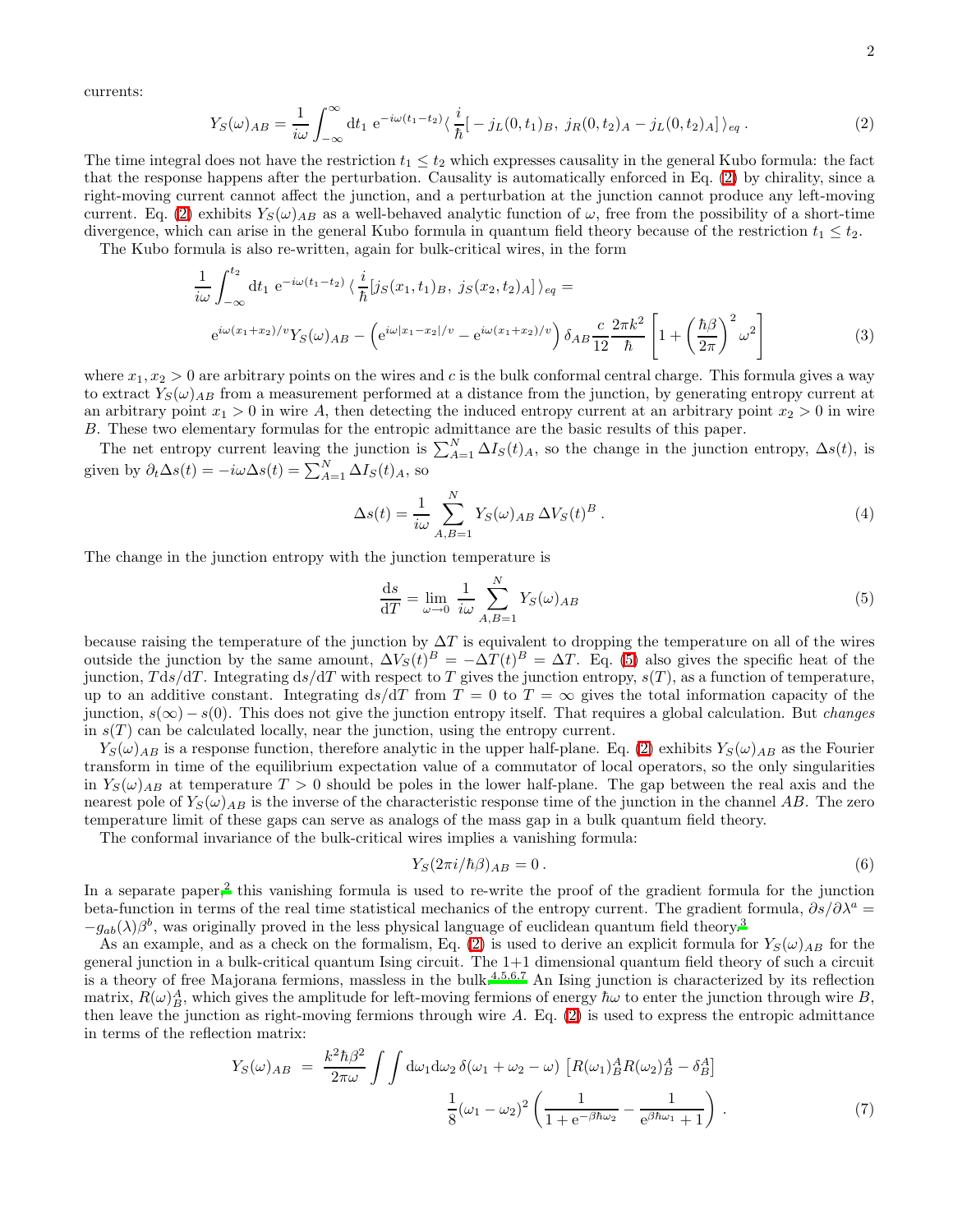Substituting in Eq. [\(5\)](#page-1-1) gives the specific heat of the junction,

<span id="page-2-3"></span>
$$
T\frac{\mathrm{d}s}{\mathrm{d}T} = \frac{k}{2\pi i} \int \mathrm{d}\eta \, \mathrm{Tr} \left[ R^{-1} R'(\eta) \right] \, \frac{(\beta \hbar \eta)^2 \mathrm{e}^{\beta \hbar \eta}}{2 \left( \mathrm{e}^{\beta \hbar \eta} + 1 \right)^2} \,. \tag{8}
$$

Integrating with respect to T gives  $s(T)$  up to a constant. These formulas apply to the general Ising junction.  $R(\omega)$ can depend on the temperature, as when the junction has internal structure. When  $R(\omega)$  does not depend on the temperature, the integral over  $T$  can be performed explicitly, giving

<span id="page-2-0"></span>
$$
s(T) - s(0) = \frac{k}{2\pi i} \int d\eta \operatorname{Tr} \left[ R^{-1} R'(\eta) \right] \frac{1}{2} \left[ \frac{\beta \hbar \eta}{e^{\beta \hbar \eta} + 1} + \ln \left( 1 + e^{-\beta \hbar \eta} \right) \right] . \tag{9}
$$

<span id="page-2-1"></span>The information capacity is then

$$
s(\infty) - s(0) = \frac{k}{2\pi i} \int d\eta \operatorname{Tr} \left[ R^{-1} R'(\eta) \right] \frac{1}{2} \ln 2 \,. \tag{10}
$$

The information capacity consists of one half-bit for each pole of  $R(\omega)_{B}^{A}$  in the lower half-plane (or each zero in the upper half-plane), when  $R(\omega)$  is independent of temperature.

An elementary Ising junction, without substructure, has a reflection matrix that is independent of temperature, of the form

<span id="page-2-2"></span>
$$
R(\omega) = \frac{\omega - i\lambda^T \lambda}{\omega + i\lambda^T \lambda}
$$
\n(11)

where the matrix  $\lambda_B^A$  parametrizes the junction couplings (generalizing the boundary magnetic field in a 1-wire junction). Eq. [\(10\)](#page-2-0) then gives  $s(\infty) - s(0) = (N/2)k \ln 2$ . The information capacity of an elementary Ising junction is one half-bit per end of critical Ising wire. This reproduces a well-known result, at least for  $N = 1$ . For the case  $N = 1$ , the formula for  $s(T) - s(0)$ , obtained from Eqs. [\(9\)](#page-2-1) and [\(11\)](#page-2-2), agrees with the formula for the boundary free energy and entropy of a single bulk-critical Ising wire, calculated directly.<sup>[6](#page-18-6)[,7](#page-18-7)</sup> The case  $N = 2$  is equivalent to a pair of free Majorana fermion fields on a single wire with boundary. When the reflection matrix is  $U(1)$ -invariant, this is equivalent to a single free massless Dirac fermion field on a wire with boundary, which is equivalent to the Toulouse limit of the spin-1/2 Kondo model. In this case, Eq. [\(9\)](#page-2-1) for the boundary entropy is identical to the formula for the boundary entropy in the spin-1/2 Kondo model, specialized to the Toulouse limit, as discussed in Ref. [8,](#page-18-8) for example. Eq. [\(8\)](#page-2-3) for the junction specific heat is somewhat more general, allowing for the reflection matrix  $R(\omega)$  to be temperature-dependent. Still, the field theory of a bulk-critical Ising circuit is a theory of free fermions, so there is no difficulty to calculate the junction specific heat. It is done here as an illustration and check of the method of using the entropy current to describe the flow of entropy through the junction. The direct calculation of the junction entropy is global. First, the entropy of the whole system is calculated, then the bulk entropy of the wires is subtracted. What remains is the junction entropy. This is a subtle calculation, because boundary conditions are needed at the far ends of the wires, whose contributions to the total entropy must also be subtracted. Using the entropy current to calculate changes in the junction entropy is a local method that can be carried out in an arbitrarily small neighborhood of the junction.

#### II. ENTROPY FLOW THROUGH A JUNCTION

The energy-momentum tensor of a quantum circuit consists of a bulk part, located in the wires, and a contribution located in the junction (see Appendix [A\)](#page-14-0). The bulk energy-momentum tensor in wire A is  $T^{\mu}_{\nu}(x,t)_{A}$ . The junction contributes only to the energy density. Its contribution is  $\delta(x) T_t^t(t)_{junct}$ , where  $T_t^t(t)_{junct}$  is the junction energy. The junction energy is conventionally written  $T_t^t(t)_{junct} = -\theta(t)$ . Energy and momentum are locally conserved in each bulk wire:

$$
0 = \partial_{\mu} T_{\nu}^{\mu}(x, t)_{A} . \tag{12}
$$

Energy is conserved at the junction:

<span id="page-2-4"></span>
$$
0 = -\partial_t \theta(t) + \sum_{A=1}^{N} T_t^x(0, t)_A.
$$
\n(13)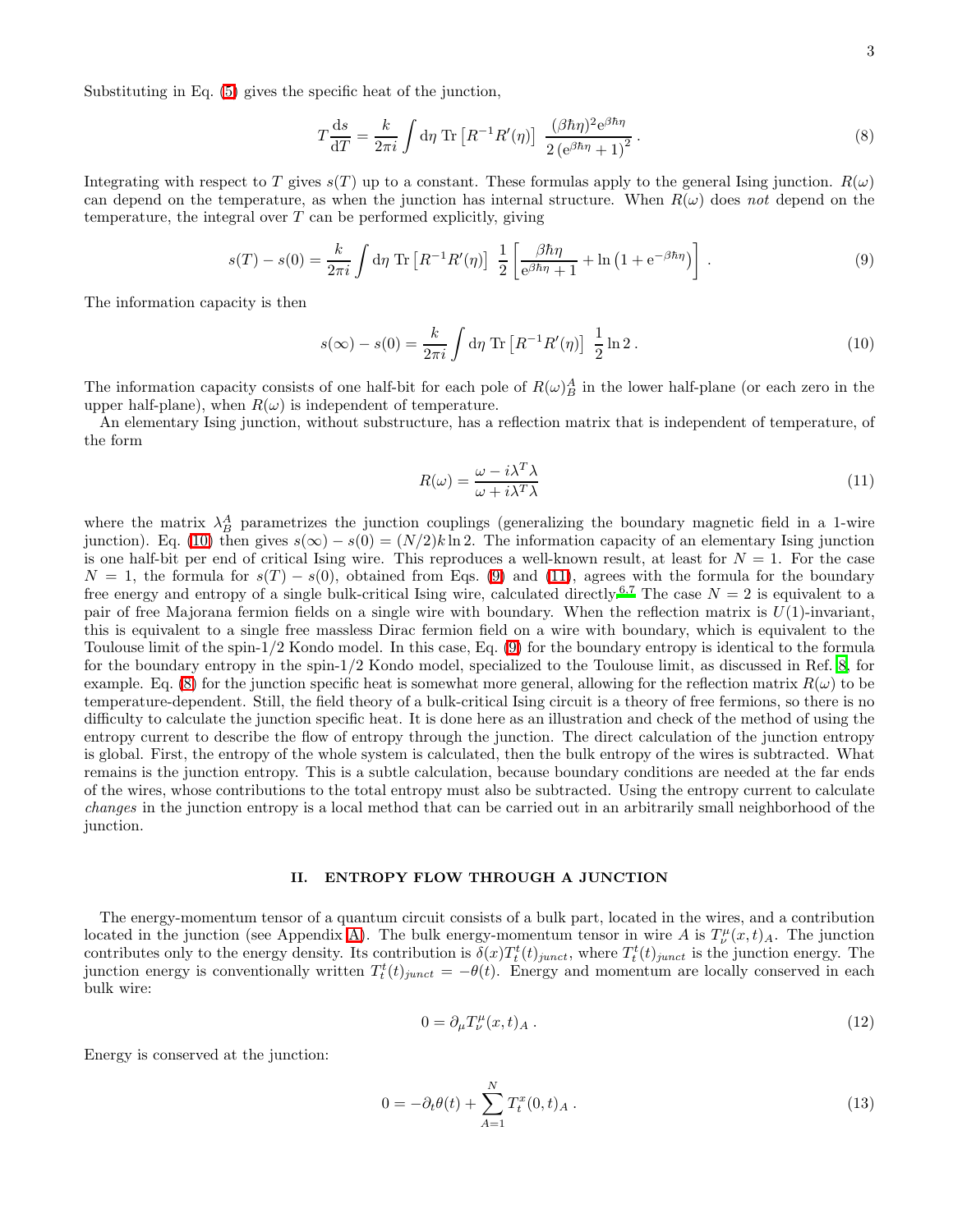$$
H_0 = -\theta(t) + \sum_{A=1}^{N} \int_0^{\infty} dx \ T_t^t(x, t)_A . \tag{14}
$$

The departure from criticality is expressed by the trace of the energy-momentum tensor, written  $\Theta(x,t) = -T^{\mu}_{\mu}(x,t)$ . It consists of the bulk contribution in each wire,  $\Theta(x,t)_A = -T_\mu^\mu(x,t)_A$ , and the contribution located in the junction,  $\delta(x)\theta(t)$ . When the wires are bulk-critical, the  $\Theta(x,t)$  all vanish. The departure from criticality is then entirely in the junction, expressed by

$$
\theta(t) = \beta^a(\lambda)\phi_a(t) \tag{15}
$$

where the  $\phi_a(t)$  are the relevant and marginal operators located in the junction, and  $\beta^a(\lambda)$  is the junction betafunction. The junction is critical when a change of scale has no effect, which is equivalent to  $\theta(t)$  being a multiple of the identity, which is equivalent to

$$
0 = \partial_t \theta(t) = \sum_{A=1}^{N} T_t^x(0, t)_A
$$
\n(16)

which is also the condition that the boundary energy be stationary.

The entropy current operators in the wires are

$$
j_S(x,t)_A = k\beta T_t^x(x,t)_A.
$$
\n
$$
(17)
$$

The entropy density operators in the wires are

$$
\rho_S(x,t)_A = k\beta T_t^t(x,t)_A - \langle k\beta T_t^t(x,t)_A \rangle_{eq} \,. \tag{18}
$$

In addition, the junction makes a contribution,  $\delta(x)q_S(t)$ , to the entropy density operator, where

$$
q_S(t) = -k\beta\theta(t) + \langle k\beta\theta(t) \rangle_{eq}.
$$
\n(19)

 $q<sub>S</sub>(t)$  is the junction entropy operator. The entropy density operator measures the variation of the entropy density away from its equilibrium value.  $q<sub>S</sub>(t)$  measures the variation of the junction entropy away from its equilibrium value:

$$
\Delta s(t) = \langle q_S(t) \rangle. \tag{20}
$$

Conservation of energy at the junction implies conservation of entropy:

$$
0 = \partial_t q_S(t) + \sum_{A=1}^N j_S(0, t)_A.
$$
 (21)

Any change in the junction entropy is equal to the net flow of entropy into the junction.

The entropy flow characteristics of the junction are its responses to small changes in the entropic potentials on the wires. First consider a 1-wire junction, which is simply the boundary of a wire. Put a small alternating entropic potential,  $\Delta V_S(t)$ , outside the junction, constant along the wire:

$$
\Delta \Phi_S(x,t) = \Delta V_S(t) = e^{-i\omega t} \Delta V_S(0) \qquad \text{for } x > x_1 \tag{22}
$$

where  $x_1$  is some fixed point very close to 0. The hamiltonian is perturbed by

$$
\Delta H = \int_0^\infty dx \, \rho_S(x, t) \Delta \Phi_S(x, t) = \Delta V_S(t) \int_{x_1}^\infty dx \, \rho_S(x, t) \,. \tag{23}
$$

Entropy current will flow in response to the perturbation, in and out of the boundary, at frequency  $\omega$ . In the linear response approximation, the induced current is

$$
\Delta I_S(t) = \Delta \langle j_S(0, t) \rangle = Y_S(\omega) \Delta V_S(t) , \qquad (24)
$$

where the linear response coefficient,  $Y_S(\omega)$ , is the entropic admittance of the boundary.  $Y_S(0) = 0$  for a 1-wire junction, because the entropy flowing into the boundary encounters the same entropic potential as the entropy flowing out, when  $\omega = 0$ .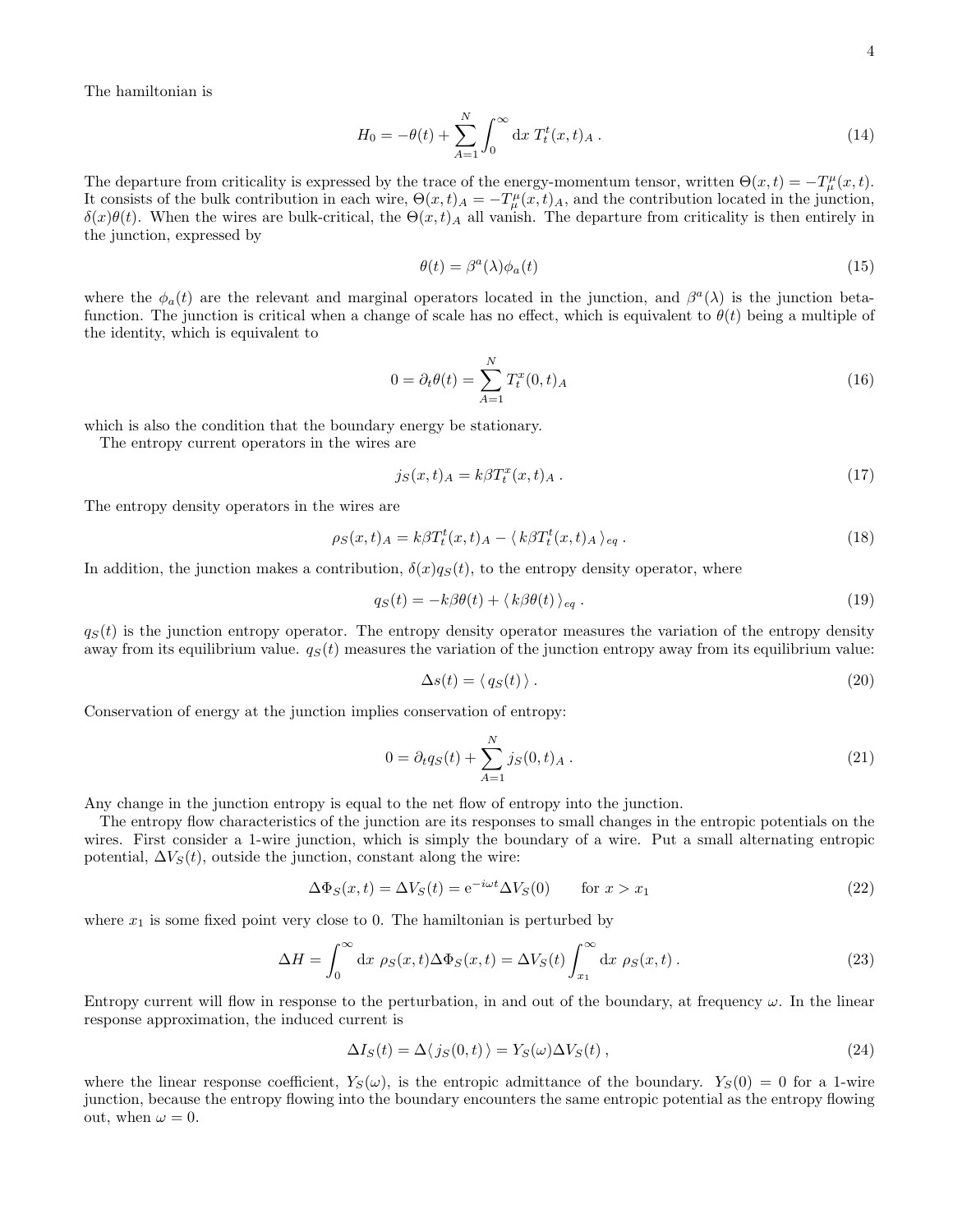5

A uniform small change in the entropic potential, constant over the whole system, has no effect, because the hamiltonian is perturbed by a multiple of itself. Therefore, raising the entropic potential by  $\Delta V_S(t)$  everywhere outside the boundary is equivalent to lowering the potential on the boundary by  $\Delta V_S(t)$ . The perturbation can just as well be written  $\Delta H(t) = -\Delta V_S(t)q_S(t)$ . Now measure the entropy current at a point  $x_2 > 0$  very near the boundary. The Kubo formula for the entropy current is

$$
\Delta\langle j_S(x_2, t_2) \rangle = \int_{-\infty}^{t_2} dt_1 \langle \frac{i}{\hbar} [\Delta H(t_1), j_S(x_2, t_2)] \rangle_{eq}
$$
  
=  $\Delta V_S(0, t_2) \int_{-\infty}^{t_2} dt_1 e^{-i\omega(t_1 - t_2)} \langle \frac{-i}{\hbar} [q_S(t_1), j_S(x_2, t_2)] \rangle_{eq}$  (25)

so the entropic admittance is

$$
Y_S(\omega) = \lim_{x_2 \to 0} \int_{-\infty}^{t_2} dt_1 e^{-i\omega(t_1 - t_2)} \left\langle \frac{-i}{\hbar} [q_S(t_1), j_S(x_2, t_2)] \right\rangle_{eq} \tag{26}
$$

Conservation of entropy at the junction,  $0 = \partial_t q_S(t) + j_S(0, t)$ , allows the Kubo formula to be written

$$
Y_S(\omega) = \lim_{x_2 \to 0} \frac{1}{i\omega} \int_{-\infty}^{t_2} dt_1 \ e^{-i\omega(t_1 - t_2)} \langle \frac{i}{\hbar} [j_S(0, t_1), j_S(x_2, t_2)] \rangle_{eq} . \tag{27}
$$

The change of the boundary entropy is then

$$
\Delta s(t) = \langle q_S(t) \rangle = (i\omega)^{-1} \langle j_S(t) \rangle = (i\omega)^{-1} Y_S(\omega) \Delta V_S(t).
$$
\n(28)

In the static limit,

$$
\Delta s = C_S \Delta V_S \tag{29}
$$

where

$$
C_S = \lim_{\omega \to 0} \left( i\omega \right)^{-1} Y_S(\omega) \,. \tag{30}
$$

Change of entropic charge divided by change of entropic potential might be called the entropic "capacitance" of the boundary (abusing the electrical analogy). The entropic potential of the boundary has been *lowered* by  $\Delta V_S$ , which is equivalent to raising the temperature of the boundary by  $\Delta T = \Delta V_S$ , so the entropic "capacitance" is

$$
C_S = \frac{\mathrm{d}s}{\mathrm{d}T} \,. \tag{31}
$$

The specific heat of the boundary is  $T ds/dT = TC_S$ .

For an N-wire junction, impose small alternating potentials,  $\Delta V_S(t)^B$ ,  $B = 1...N$ , on the wires outside the junction:

$$
\Delta \Phi_S(x,t)^B = \Delta V_S(t)^B = e^{-i\omega t} \Delta V_S(0)^B \qquad \text{for } x > x_1.
$$
\n(32)

The induced entropy current flowing out of the junction through wire  $A$  is

$$
\Delta I_S(t)_A = \lim_{x_2 \to 0} \Delta \langle j_S(x_2, t)_A \rangle = \sum_{B=1}^N Y_S(\omega)_{AB} \Delta V_S(t)^B.
$$
\n(33)

The linear response coefficients,  $Y_S(\omega)_{AB}$ , form the entropic admittance matrix of the junction. The entropic potential in the wires perturbs the hamiltonian by

$$
\Delta H(t)_1 = \sum_{B=1}^{N} \int_{x_1}^{\infty} dx \, \rho_S(x, t)_B \Delta V_S(t)^B \tag{34}
$$

which is gauge equivalent to

$$
\Delta H(t) = \sum_{B=1}^{N} j_S(x_1, t) \frac{1}{i\omega} \Delta V_S(t)^B.
$$
\n(35)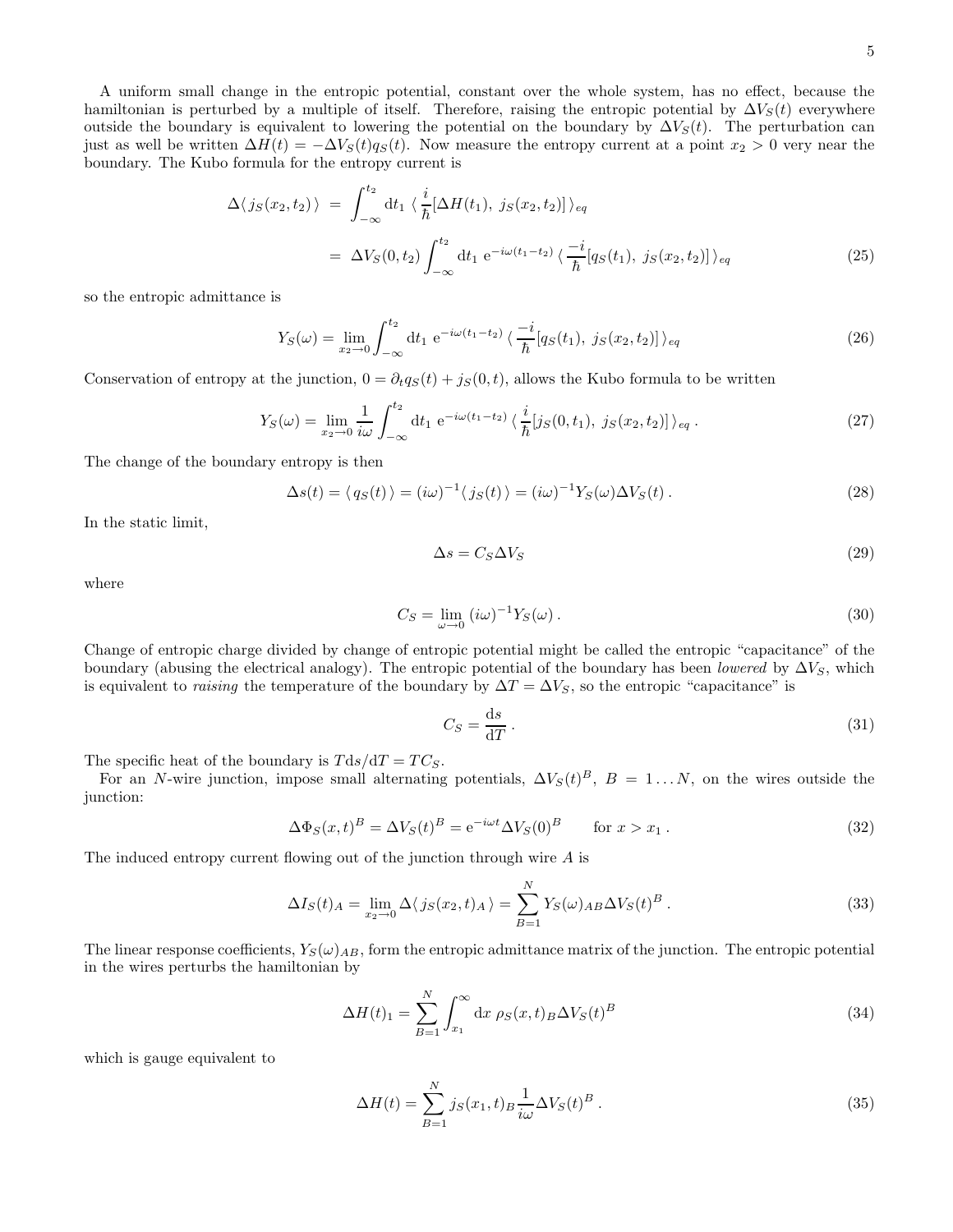That is, the difference is

$$
\Delta H(t) - \Delta H(t)_1 = \partial_t \left[ \sum_{B=1}^N \int_{x_1}^\infty dx \, \rho_S(x, t)_B \frac{1}{i\omega} \Delta V_S(t)^B \right] \,. \tag{36}
$$

<span id="page-5-0"></span>The Kubo formula for the induced entropy current at a point,  $x_2$ , in wire A is

$$
\Delta\langle j_S(x_2, t_2)_{A}\rangle = \int_{-\infty}^{t_2} dt_1 \langle \frac{i}{\hbar} [\Delta H(t_1)_1, j_S(x_2, t_2)_{A}] \rangle_{eq}
$$
  

$$
= \int_{-\infty}^{t_2} dt_1 \langle \frac{i}{\hbar} [\Delta H(t_1), j_S(x_2, t_2)_{A}] \rangle_{eq}
$$
  

$$
- \frac{1}{i\omega} \Delta V_S(t_2)^B \langle \int_{x_1}^{\infty} dx \frac{i}{\hbar} [\rho_S(x, t_2)_B, j_S(x_2, t_2)_A] \rangle_{eq} .
$$
 (37)

If  $x_2 < x_1$ , then the equal-time commutator in the second term is zero, because the operators are separated in space. On the other hand, if  $x_2 > x_1$ , then

$$
\langle \int_{x_1}^{\infty} dx \frac{i}{\hbar} [\rho_S(x, t_2)_B, j_S(x_2, t_2)_A] \rangle_{eq} = k\beta \langle \int_{x_1}^{\infty} dx \frac{i}{\hbar} [T_t^t(x, t_2)_B, j_S(x_2, t_2)_A] \rangle_{eq}
$$
  
=  $k\beta \delta_{AB} \langle \partial_t j_S(x_2, t_2)_A \rangle_{eq}$  (38)

which vanishes, since nothing changes with time when the system is in equilibrium. Since the second term on the rhs of Eq. [\(37\)](#page-5-0) always vanishes,

$$
\Delta \langle j_S(x_2, t_2)_A \rangle = \sum_{B=1}^N \int_{-\infty}^{t_2} dt_1 \frac{1}{i\omega} \Delta V_S(t_1)^B \langle \frac{i}{\hbar} [j_S(x_1, t_1)_B, j_S(x_2, t_2)_A] \rangle_{eq} \tag{39}
$$

<span id="page-5-1"></span>and the entropic admittance matrix is

$$
Y_S(\omega)_{AB} = \lim_{x_1, x_2 \to 0} \frac{1}{i\omega} \int_{-\infty}^{t_2} dt_1 e^{-i\omega(t_1 - t_2)} \langle \frac{i}{\hbar} [j_S(x_1, t_1)_B, j_S(x_2, t_2)_A] \rangle_{eq} . \tag{40}
$$

The change in the junction entropy is

$$
\partial_t s(t) = \partial_t \langle q_S(t) \rangle = \sum_{A=1}^N \langle -j_S(0, t)_A \rangle \tag{41}
$$

so

$$
\Delta s(t) = \frac{1}{i\omega} \sum_{A=1}^{N} \sum_{B=1}^{N} Y_S(\omega)_{AB} \Delta V_S(t)^B.
$$
\n(42)

In the static limit,

$$
\Delta s = \sum_{B=1}^{N} C_{SB} \Delta V_S^B \tag{43}
$$

where

$$
C_{SB} = \lim_{\omega \to 0} \frac{1}{i\omega} \sum_{A=1}^{N} Y_S(\omega)_{AB} . \tag{44}
$$

 $C_{SB}$  is the entropic "capacitance" of the junction (still abusing the electrical analogy). Again, raising the temperature of the junction by  $\Delta T$  is equivalent to raising the entropic potential everywhere outside the junction by  $\Delta V_S^B = \Delta T$ , so

$$
\frac{ds}{dT} = C_S = \sum_{B=1}^{N} C_{SB} = \lim_{\omega \to 0} \frac{1}{i\omega} \sum_{A,B=1}^{N} Y_S(\omega)_{AB}
$$
(45)

where  $C_S$  is the total entropic "capacitance" of the junction.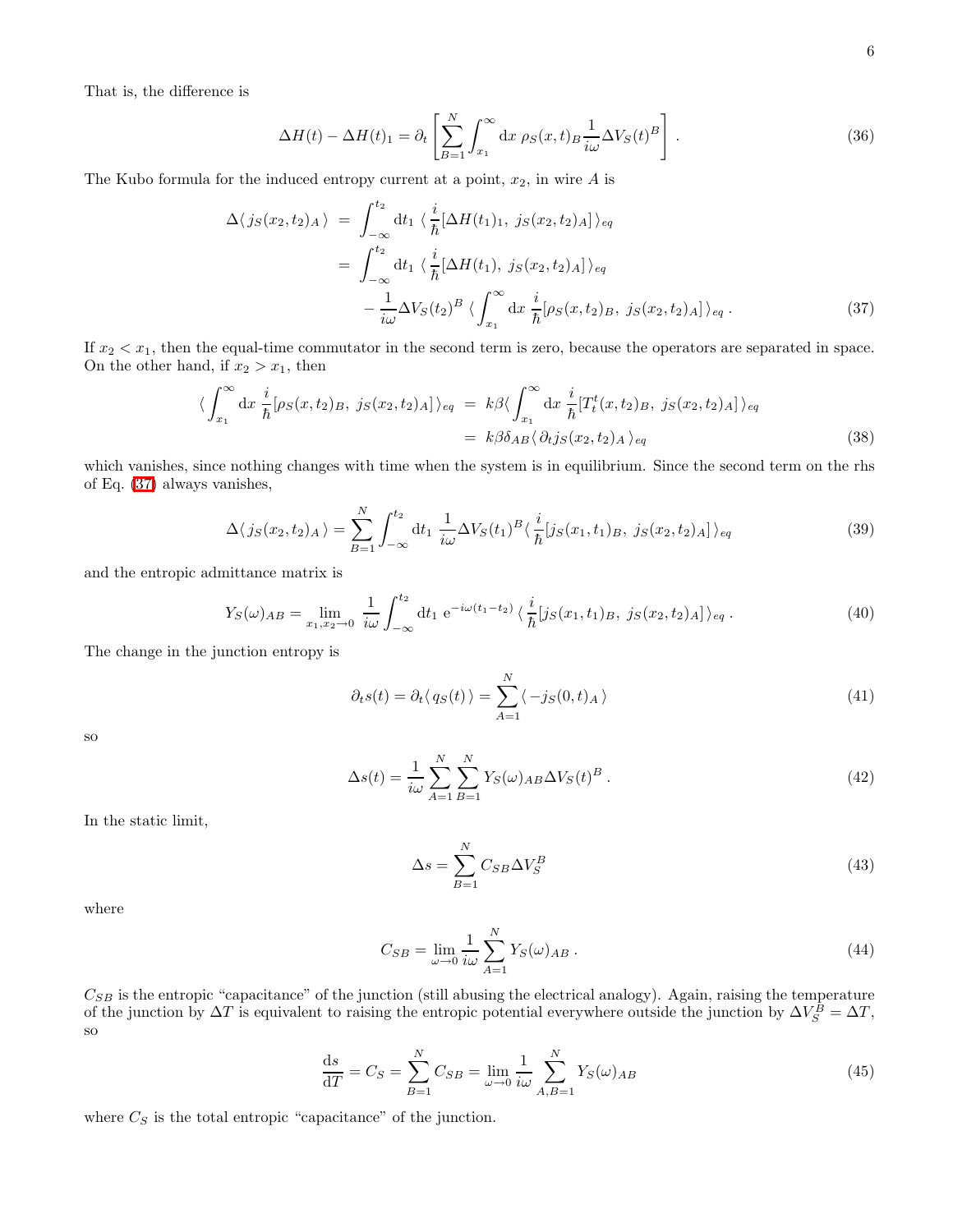# III. THE CONTINUITY EQUATION AT A JUNCTION

The change in the junction entropy is given by the time evolution equation

$$
\partial_t \langle q_S(t) \rangle = \langle \partial_t q_S(t) \rangle + \langle \frac{i}{\hbar} [\Delta H(t), q_S(t)] \rangle. \tag{46}
$$

The equal-time commutator vanishes, because the entropic potential,  $\Phi_S(x,t)^A = \Delta V_S(t)^A$ , is imposed slightly outside the junction, in the region  $x > x_1$ . But the change in the junction entropy should properly include also the changes in entropy in the wires very near the junction:

$$
\partial_t \langle \sum_{A=1}^N \int_0^{x_2} \mathrm{d}x \, \rho_S(x,t)_A \rangle \,. \tag{47}
$$

This can be calculated using the continuity equation for entropy flow in wires derived in Ref. [1](#page-18-1):

$$
\partial_t \langle \rho_S(x,t) \rangle + \partial_x \langle j_S(x,t) \rangle = -k \beta \partial_x \Phi_S(x,t) \langle j_S(x,t) \rangle - k \beta \partial_x [\Phi_S(x,t) \langle j_S(x,t) \rangle]. \tag{48}
$$

The result is

$$
\partial_t \langle q_S(t) + \sum_{A=1}^N \int_0^{x_2} dx \, \rho_S(x, t)_A \rangle + \langle \sum_{A=1}^N j_S(x_2, t)_A \rangle = -k\beta \Delta V_S(t)^A \langle j_S(x_1, t)_A + j_S(x_2, t)_A \rangle. \tag{49}
$$

Note that this is still a local calculation at the junction. The result depends only on the values of the entropic potential in the wires near the junction. Now take  $x_1, x_2 \to 0$ , including in the change of junction entropy the changes of entropy in the wires near the junction:

$$
\partial_t \langle q_S(t) \rangle + \sum_{A=1}^N \langle j_S(0, t)_A \rangle = -2k\beta \sum_{A=1}^N \Delta V_S(t)^A \langle j_S(0, t)_A \rangle.
$$
 (50)

This is the continuity equation for entropy at the junction. It is an exact equation. There is no linear response approximation, no assumption that  $\Delta V_S(t)^A$  is small, so it is better written

$$
\partial_t \langle q_S(t) \rangle + \sum_{A=1}^N \langle j_S(0, t)_A \rangle = -2k\beta \sum_{A=1}^N V_S(t)^A \langle j_S(0, t)_A \rangle \tag{51}
$$

or

$$
\partial_t s(t) + \sum_{A=1}^N I_S(t)A = -2k\beta \sum_{A=1}^N V_S(t)^A I_S(t)A
$$
\n(52)

where  $I_S(t)_A = \langle j_S(0, t)_A \rangle$ .

### IV. JUNCTIONS IN BULK-CRITICAL QUANTUM CIRCUITS

Assume now that all the wires are critical in the bulk:

$$
\Theta(x,t)_A = -T^{\mu}_{\mu}(x,t)_A = 0.
$$
\n(53)

Any departure from criticality is in the junction. The entropy current in each bulk-critical wire separates into chiral entropy currents (see Appendix [B\)](#page-15-0):

$$
j_S(x,t)_A = j_R(x,t)_A - j_L(x,t)_A \tag{54}
$$

$$
\rho_S(x,t)_A = v^{-1} j_R(x,t)_A + v^{-1} j_L(x,t)_A \tag{55}
$$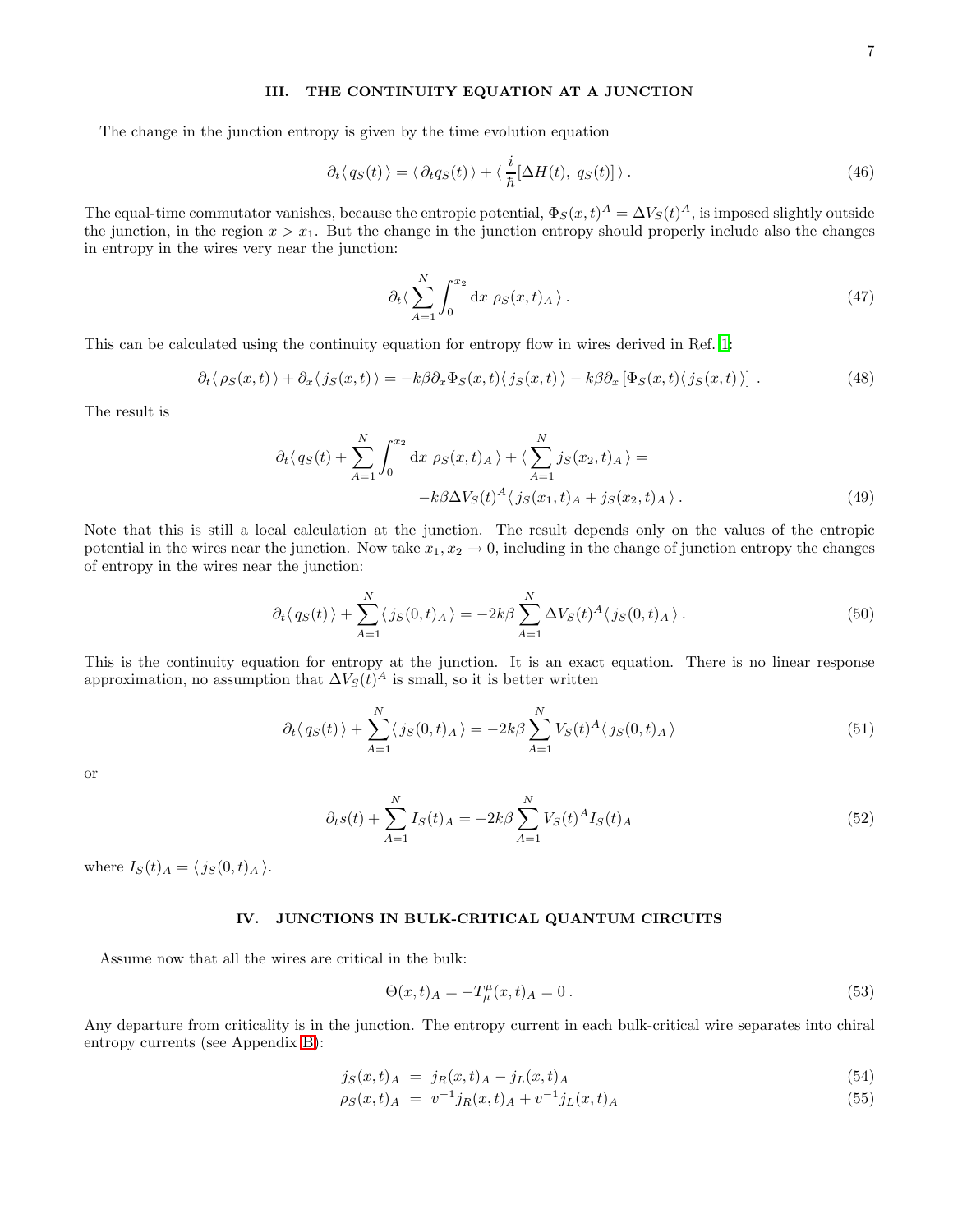where

$$
j_R(x,t)_A = j_R(x - vt)_A \tag{56}
$$

is the right-moving entropy current, and

$$
j_L(x,t)_A = j_L(x+vt)_A \tag{57}
$$

is the left-moving entropy current. The operators  $j_R(x - vt)$  and  $j_L(x + vt)$  are defined on the entire real line, because, although x cannot be negative, the time t can range from  $-\infty$  to  $+\infty$ . The rate of change of the junction entropy is the net rate of inflow,

<span id="page-7-2"></span>
$$
\partial_t q_S = \sum_{A=1}^N j_L(0, t)_A - \sum_{A=1}^N j_R(0, t)_A.
$$
\n(58)

<span id="page-7-0"></span>The equilibrium expectation values of commutators of the chiral currents vanish in regions of space-time where effects are forbidden by causality and chirality:

$$
\langle [j_R(x_1, t_1)_B, j_R(x_2, t_2)_A] \rangle_{eq} = 0 \quad \text{if } A \neq B \text{ or } t_2 - t_1 \neq (x_2 - x_1)/v \tag{59}
$$

$$
\langle [j_L(x_1, t_1)_B, j_L(x_2, t_2)_A] \rangle_{eq} = 0 \quad \text{if } A \neq B \text{ or } t_2 - t_1 \neq (x_1 - x_2)/v \tag{60}
$$

$$
\langle [j_R(x_1, t_1)_B, j_L(x_2, t_2)_A] \rangle_{eq} = 0 \quad \text{if } t_1 - t_2 < (x_1 + x_2)/v \tag{61}
$$

$$
\langle [j_L(x_1, t_1)_B, j_R(x_2, t_2)_A] \rangle_{eq} = 0 \quad \text{if } t_2 - t_1 < (x_1 + x_2)/v \,. \tag{62}
$$

The first two identities express the fact that any commutator of two currents of the same chirality is an equal-time commutator. The last two identities express the fact that the left-moving current at  $x_1$  cannot affect the right-moving current at  $x_2$  before a signal has time to travel from  $x_1$  to the junction then back to  $x_2$ , and the fact that the rightmoving current cannot affect the left-moving current at all. For the first identity, use time-translation invariance and chirality to write

$$
\langle [j_R(x_1, t_1)_B, j_R(x_2, t_2)_A] \rangle_{eq} = \langle [j_R(x_1 - vt_1 + vt_2 + vt, t_2)_B, j_R(x_2 + vt, t_2)_A] \rangle_{eq} \tag{63}
$$

for any t sufficiently large, such that  $x_2 + vt > 0$  and  $x_1 - vt_1 + vt_2 + vt > 0$ . The commutator on the rhs is then an equal-time commutator, which vanishes if  $A \neq B$  or if  $x_1 - x_2 - vt_1 + vt_2 \neq 0$ . The second identity, Eq. [\(60\)](#page-7-0), is derived in the same way. For the third identity, Eq. [\(61\)](#page-7-0), write

$$
\langle [j_R(x_1, t_1)_B, j_L(x_2, t_2)_A] \rangle_{eq} = \langle [j_R(x_1 - vt_1 + vt_2 - vt, t_2)_B, j_L(x_2 + vt, t_2)_A] \rangle_{eq} \tag{64}
$$

whenever  $x_1 - vt_1 + vt_2 - vt > 0$  and  $x_2 + vt > 0$ , which is possible if and only if  $t_1-t_2 < (x_2+x_1)/v$ . The commutator on the rhs is then an equal-time commutator at nonzero spatial separation, so is zero. The fourth identity, Eq. [\(62\)](#page-7-0), follows in the same way.

For  $t_1 < t_2$ , Eq. [\(59\)](#page-7-0), [\(60\)](#page-7-0), and [\(61\)](#page-7-0) imply that

$$
\langle [j_S(x_1, t_1)_B, j_S(x_2, t_2)_A] \rangle_{eq} =
$$
\n
$$
\begin{cases}\n\langle [j_R(x_1, t_1)_B - j_L(x_1, t_1)_B, j_R(x_2, t_2)_A] \rangle_{eq} & \text{if } x_1 < x_2 \\
\langle [-j_L(x_1, t_1)_B, j_R(x_2, t_2)_A - j_L(x_2, t_2)_A] \rangle_{eq} & \text{if } x_1 > x_2.\n\end{cases}
$$
\n(65)

<span id="page-7-1"></span>Then

$$
\frac{1}{i\omega} \int_{-\infty}^{t_2} dt_1 e^{-i\omega(t_1 - t_2)} \langle \frac{i}{\hbar} [j_S(x_1, t_1)_B, j_S(x_2, t_2)_A] \rangle_{eq} =
$$
\n
$$
\begin{cases}\n\frac{1}{i\omega} \int_{-\infty}^{\infty} dt_1 e^{-i\omega(t_1 - t_2)} \langle \frac{i}{\hbar} [j_R(x_1, t_1)_B - j_L(x_1, t_1)_B, j_R(x_2, t_2)_A] \rangle_{eq} & \text{if } x_1 < x_2 \\
\frac{1}{i\omega} \int_{-\infty}^{\infty} dt_1 e^{-i\omega(t_1 - t_2)} \langle \frac{i}{\hbar} [-j_L(x_1, t_1)_B, j_R(x_2, t_2)_A - j_L(x_2, t_2)_A] \rangle_{eq} & \text{if } x_1 > x_2\n\end{cases}
$$
\n(66)

where the restriction to  $t_1 \leq t_2$  in the time integrals on the rhs has been dropped because the integrands vanish when  $t_1 > t_2$ , by Eqs. [\(59\)](#page-7-0), [\(60\)](#page-7-0), and [\(62\)](#page-7-0).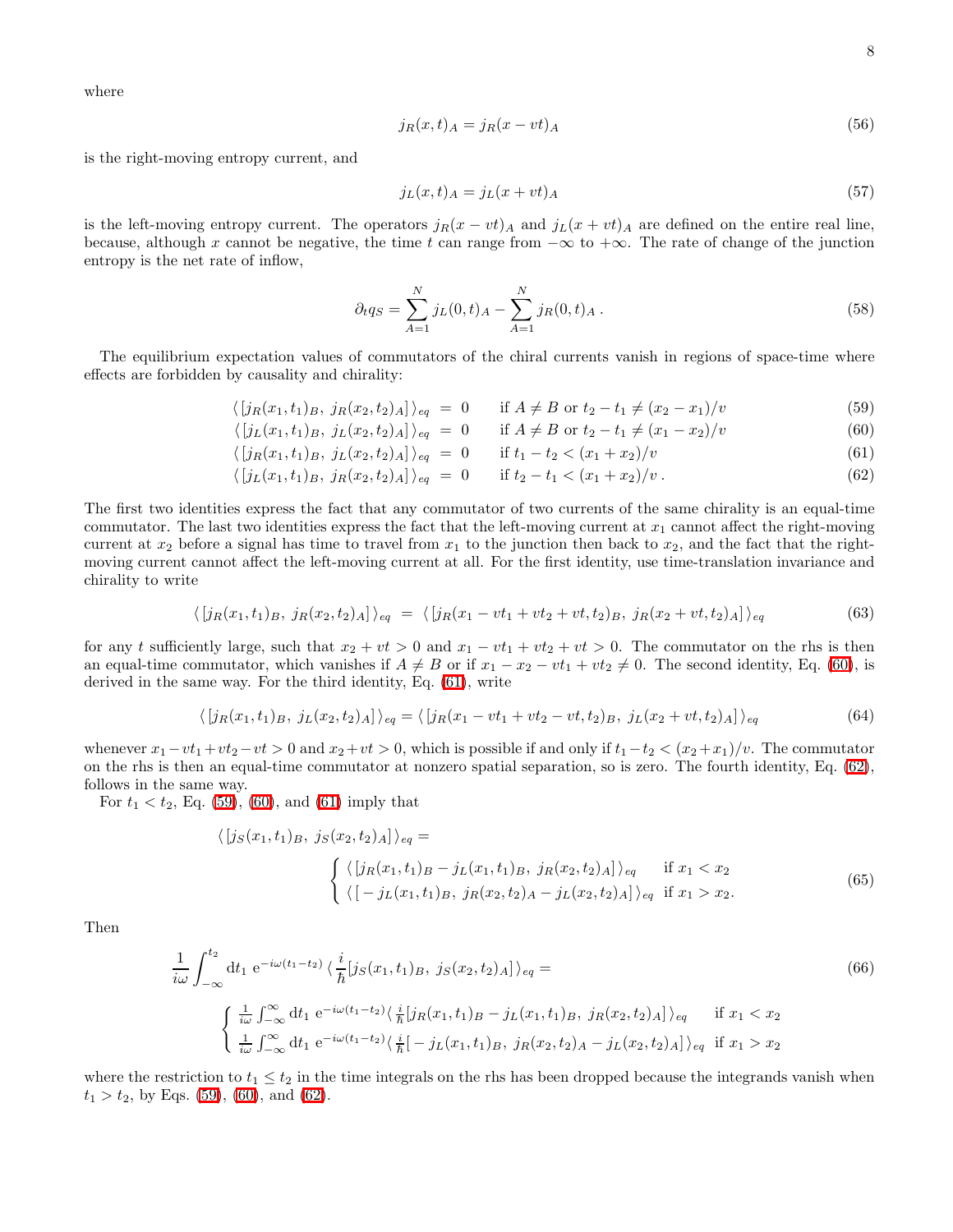<span id="page-8-0"></span>A possible ambiguity in Eq. [\(40\)](#page-5-1) for  $Y_S(\omega)_{AB}$  is now apparent. Taking the limit  $x_1, x_2 \to 0$  with  $x_1 < x_2$  gives one expression for  $Y_S(\omega)_{AB}$ :

$$
Y_S(\omega)_{AB}^{12} = \frac{1}{i\omega} \int_{-\infty}^{\infty} dt_1 e^{-i\omega(t_1 - t_2)} \langle \frac{i}{\hbar} [j_R(0, t_1)_B - j_L(0, t_1)_B, j_R(0, t_2)_A] \rangle_{eq} . \tag{67}
$$

<span id="page-8-1"></span>Taking the limit with  $x_1 > x_2$  gives another expression:

$$
Y_S(\omega)_{AB}^{21} = \frac{1}{i\omega} \int_{-\infty}^{\infty} dt_1 e^{-i\omega(t_1 - t_2)} \langle \frac{i}{\hbar} \left[ -j_L(0, t_1)_B, j_R(0, t_2)_A - j_L(0, t_2)_A \right] \rangle_{eq}.
$$
 (68)

The difference involves only the commutators of currents of the same chirality. These commutators are completely determined by bulk conformal invariance (see Eqs. [\(B17\)](#page-16-0) and [\(B18\)](#page-16-0) of Appendix [B\)](#page-15-0), with the result that

$$
Y_S(\omega)_{AB}^{21} - Y_S(\omega)_{AB}^{12} = \delta_{AB} 2k \beta \langle j_S(0, t)_A \rangle_{eq} , \qquad (69)
$$

so the ambiguity only exists when there are nonzero entropy currents flowing in equilibrium. In the circuit laws for entropy, the choice between  $Y_s(\omega)_{AB}^{12}$  and  $Y_s(\omega)_{AB}^{21}$  is a matter of convention, as long as the convention is used consistently. For the local analysis of a junction connected to open wires, the appropriate choice depends on the situation. To describe the change in the entropy currents due to a change  $\Delta T(t)$  in the junction temperature, the appropriate choice is  $Y_S(\omega)_{AB}^{12}$ :

<span id="page-8-3"></span>
$$
\Delta I_S(t)_A = \sum_{B=1}^N Y_S(\omega)_{AB}^{12} \Delta T(t).
$$
\n(70)

The entropic potential on the junction is changed by  $-\Delta T(t)$ , then the resulting currents are observed outside the junction, i.e.,  $x_1 < x_2$ . On the other hand, to describe the change in the junction entropy due to changes,  $\Delta T(t)^B = -\Delta V_S(t)^B$ , in the temperatures of the wires, the appropriate choice is  $Y_S(\omega)_{AB}^{21}$ :

<span id="page-8-4"></span>
$$
\Delta s(t) = \sum_{B=1}^{N} \left( \frac{1}{i\omega} \sum_{A=1}^{N} Y_S(\omega)_{AB}^{21} \right) \Delta V_S(t)^B . \tag{71}
$$

The entropic potential is changed in the wires outside the junction, then the net flow of entropy into the junction in measured at the junction, i.e.,  $x_1 > x_2$ .

For either choice of convention,  $Y_S(\omega)_{AB}$  is manifestly a well-defined analytic function of the frequency, given by Eq. [\(67\)](#page-8-0) or [\(68\)](#page-8-1). The original Kubo formula, Eq. [\(40\)](#page-5-1), has the possibility of a short-time divergence, because of the restriction to  $t_1 \le t_2$  in the integral over time. There is no such possibility in Eq. [\(67\)](#page-8-0) or [68,](#page-8-1) since  $Y_s(\omega)_{AB}$  is simply the Fourier transform in time of a commutator of local operators.

Define the Fourier modes of the chiral entropy currents by

$$
j_R(x,t)_A = \frac{1}{2\pi} \int_{-\infty}^{\infty} d\omega \ e^{-i\omega(t-x/\upsilon)} \tilde{j}_R(\omega)_A \tag{72}
$$

$$
j_L(x,t)_A = \frac{1}{2\pi} \int_{-\infty}^{\infty} d\omega \ e^{-i\omega(t+x/v)} \tilde{j}_L(\omega)_A.
$$
 (73)

<span id="page-8-2"></span>Eqs. [\(67\)](#page-8-0) and [\(68\)](#page-8-1) are equivalent to

$$
2\pi\delta(\omega' + \omega)\hbar\omega Y_S(\omega)_{AB}^{12} = \langle \left[\tilde{\jmath}_R(\omega')_B - \tilde{\jmath}_L(\omega')_B, \tilde{\jmath}_R(\omega)_A\right]\rangle_{eq} \tag{74}
$$

$$
2\pi\delta(\omega'+\omega)\hbar\omega Y_S(\omega)^{21}_{AB} = \langle[-\tilde{\jmath}_L(\omega')_B, \tilde{\jmath}_R(\omega)_A - \tilde{\jmath}_L(\omega)_A]\rangle_{eq}.
$$
 (75)

These formulas are used below to calculate  $Y_S(\omega)_{AB}$  for junctions in bulk-critical Ising circuits.

From now on, to simplify the discussion, assume that no equilibrium entropy currents are flowing through the junction. With this assumption,

$$
Y_S(\omega)_{AB} = Y_S(\omega)_{AB}^{12} = Y_S(\omega)_{AB}^{21} \,. \tag{76}
$$

When there are no equilibrium entropy currents, bulk conformal invariance implies (see Eq. [\(B36\)](#page-17-0) of Appendix [B\)](#page-15-0):

$$
\langle \left[ \tilde{\jmath}_{R}(\omega')_{A}, \tilde{\jmath}_{R}(\omega)_{B} \right] \rangle_{eq} = -\delta_{AB} 2\pi \delta(\omega' + \omega) \frac{c}{12} 2\pi k^{2} \omega \left[ 1 + \left( \frac{\hbar \beta}{2\pi} \right)^{2} \omega^{2} \right]
$$
(77)

$$
\langle \left[ \tilde{\jmath}_L(\omega')_A, \tilde{\jmath}_L(\omega)_B \right] \rangle_{eq} = -\delta_{AB} 2\pi \delta(\omega' + \omega) \frac{c}{12} 2\pi k^2 \omega \left[ 1 + \left( \frac{\hbar \beta}{2\pi} \right)^2 \omega^2 \right] \tag{78}
$$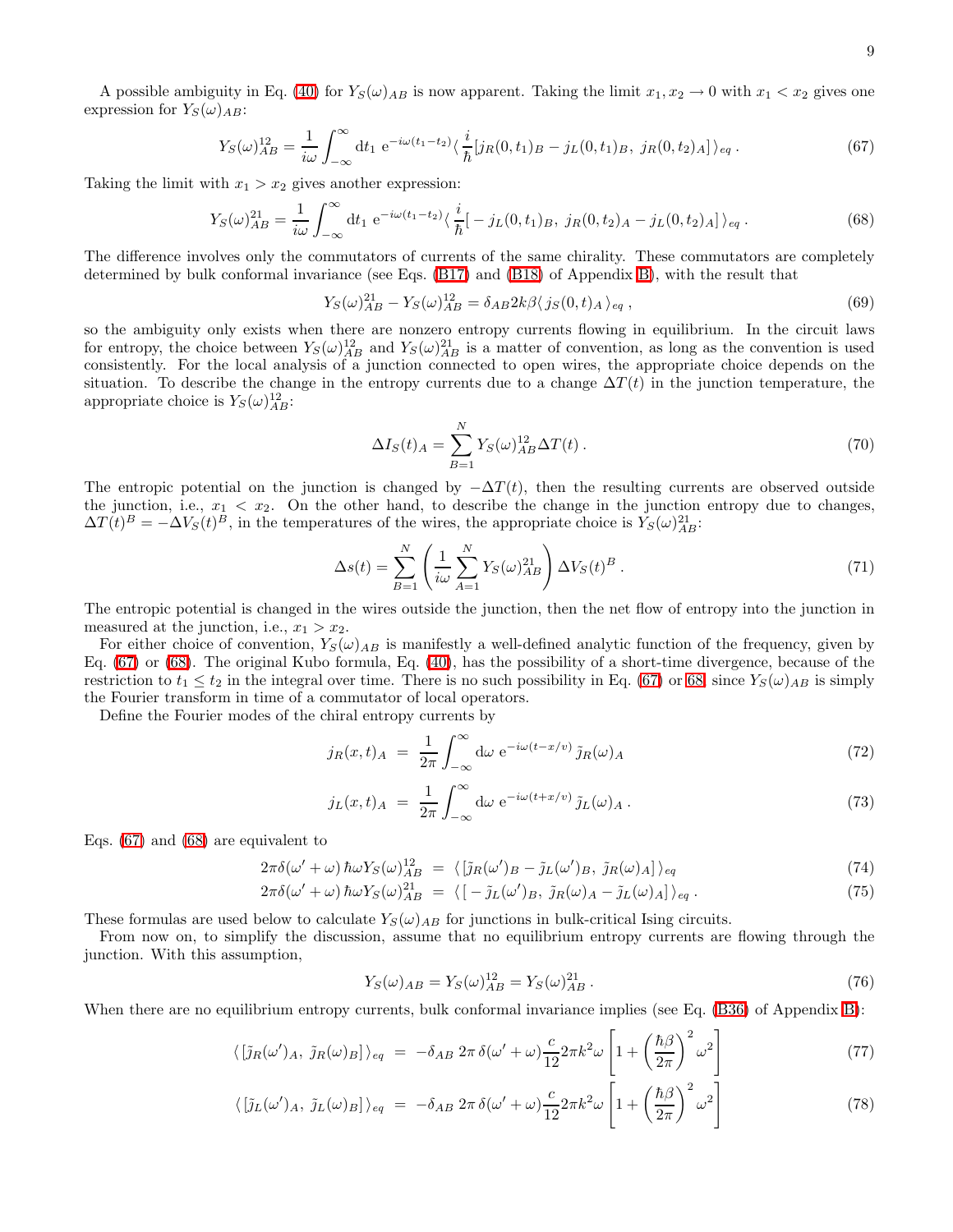<span id="page-9-0"></span>This allows Eq. [\(66\)](#page-7-1) to be re-written:

$$
\frac{1}{i\omega} \int_{-\infty}^{t_2} dt_1 e^{-i\omega(t_1 - t_2)} \langle \frac{i}{\hbar} [j_S(x_1, t_1)_B, j_S(x_2, t_2)_A] \rangle_{eq} =
$$
\n
$$
e^{i\omega(x_1 + x_2)/v} Y_S(\omega)_{AB} - \left( e^{i\omega|x_1 - x_2|/v} - e^{i\omega(x_1 + x_2)/v} \right) \delta_{AB} \frac{c}{12} \frac{2\pi k^2}{\hbar} \left[ 1 + \left( \frac{\hbar \beta}{2\pi} \right)^2 \omega^2 \right] \tag{79}
$$

for any  $x_1, x_2 \geq 0$ . The lhs of this equation describes an experiment in which the system is perturbed at some arbitrary point,  $x_1$ , away from the junction, then the response is detected at a second arbitrary point,  $x_2$ , also away from the junction. Eq. [\(79\)](#page-9-0) says that the entropic admittance of the junction can be extracted from this measurement.

# V. PROPERTIES OF  $Y_S(\omega)_{AB}$  IN A BULK-CRITICAL QUANTUM CIRCUIT

<span id="page-9-3"></span><span id="page-9-2"></span><span id="page-9-1"></span>The entropic admittance of a junction in a bulk-critical circuit satisfies:

- A.  $Y_S(\omega)_{AB}$  is analytic in the upper half-plane.
- B.  $\overline{Y_S(\omega)}_{AB} = Y_S(-\bar{\omega})_{AB}$ .
- C.  $Y_S(\omega) + Y_S(\omega)^\dagger \leq 0$  for all real  $\omega$ .
- D.  $\sum_{A=1}^{N} Y_S(0)_{AB} = \sum_{B=1}^{N} Y_S(0)_{AB} = 0.$
- E. The only singularities of  $Y_S(\omega)_{AB}$  are poles lying below the real axis.
- F.  $Y_S(2\pi i/\hbar\beta)_{AB} = 0.$

<span id="page-9-8"></span><span id="page-9-7"></span><span id="page-9-6"></span>All of these properties can be checked in the explicit example given by Eq. [\(142\)](#page-14-1) below.

<span id="page-9-4"></span>Property [A](#page-9-1) expresses causality. The reality condition, property [B,](#page-9-2) follows directly from Eqs. [\(74\)](#page-8-2) and [\(75\)](#page-8-2) and the fact that the currents are self-adjoint. For the positivity condition, property [C,](#page-9-3) write Eqs. [\(74\)](#page-8-2) and [\(75\)](#page-8-2) in terms of the equilibrium two-point functions:

$$
2\pi\delta(\omega'+\omega)\frac{\hbar\omega Y_S(\omega)_{AB}^{12}}{1-e^{\beta\hbar\omega}} = \langle\tilde{\jmath}_R(\omega')_B\tilde{\jmath}_R(\omega)_A\rangle_{eq} - \langle\tilde{\jmath}_L(\omega')_B\tilde{\jmath}_R(\omega)_A\rangle_{eq} \tag{80}
$$

$$
2\pi\delta(\omega'+\omega)\frac{\hbar\omega Y_S(\omega)_{AB}^{21}}{1-e^{\beta\hbar\omega}} = \langle \tilde{\jmath}_L(\omega')_B \tilde{\jmath}_L(\omega)_A \rangle_{eq} - \langle \tilde{\jmath}_L(\omega')_B \tilde{\jmath}_R(\omega)_A \rangle_{eq}.
$$
 (81)

<span id="page-9-5"></span>Take the complex conjugate of Eq. [\(81\)](#page-9-4), use the self-adjointness of the currents and the the reality condition, prop-erty [B,](#page-9-2) and exchange A with B and  $\omega$  with  $\omega'$  to get

$$
2\pi\delta(\omega' + \omega)\frac{\hbar\omega\overline{Y_S(\omega)^{21}_{BA}}}{1 - e^{\beta\hbar\omega}} = \langle \tilde{\jmath}_L(\omega')_B \tilde{\jmath}_L(\omega)_A \rangle_{eq} - \langle \tilde{\jmath}_R(\omega')_B \tilde{\jmath}_L(\omega)_A \rangle_{eq} \tag{82}
$$

Add Eqs. [\(80\)](#page-9-4) and [\(82\)](#page-9-5) and use the self-adjointness of the currents to get property [C](#page-9-3) (still assuming no equilibrium entropy currents, so  $Y_S(\omega)_{AB}^{21} = Y_S(\omega)_{AB}^{12} = Y_S(\omega)_{AB}$ .

For property [D,](#page-9-6) note that conservation at the junction, Eq. [\(58\)](#page-7-2), implies

$$
0 = \sum_{A=1}^{N} \left[ \tilde{j}_L(0)_A - \tilde{j}_R(0)_A \right] \,. \tag{83}
$$

In Eq. [\(80\)](#page-9-4), set  $\omega' = 0$  to get

$$
2\pi\delta(\omega)\left(\frac{-1}{\beta}\right)\sum_{B=1}^{N}Y_S(0)_{AB}^{12} = \langle \sum_{B=1}^{N} \left[\tilde{\jmath}_R(0)_{B} - \tilde{\jmath}_L(0)_{B}\right]\tilde{\jmath}_R(\omega)_{A}\rangle_{eq} = 0
$$
\n(84)

so  $\sum_{B=1}^{N} Y_S(0)_{AB}^{12} = 0$ . In Eq. [\(81\)](#page-9-4), set  $\omega = 0$  to get

$$
2\pi\delta(\omega')\left(\frac{-1}{\beta}\right)\sum_{A=1}^{N}Y_S(0)_{AB}^{21} = \langle\,\tilde{\jmath}_L(\omega')_B\,\sum_{A=1}^{N}\left[\tilde{\jmath}_L(0)_A - \tilde{\jmath}_R(0)_A\right]\rangle_{eq} = 0\tag{85}
$$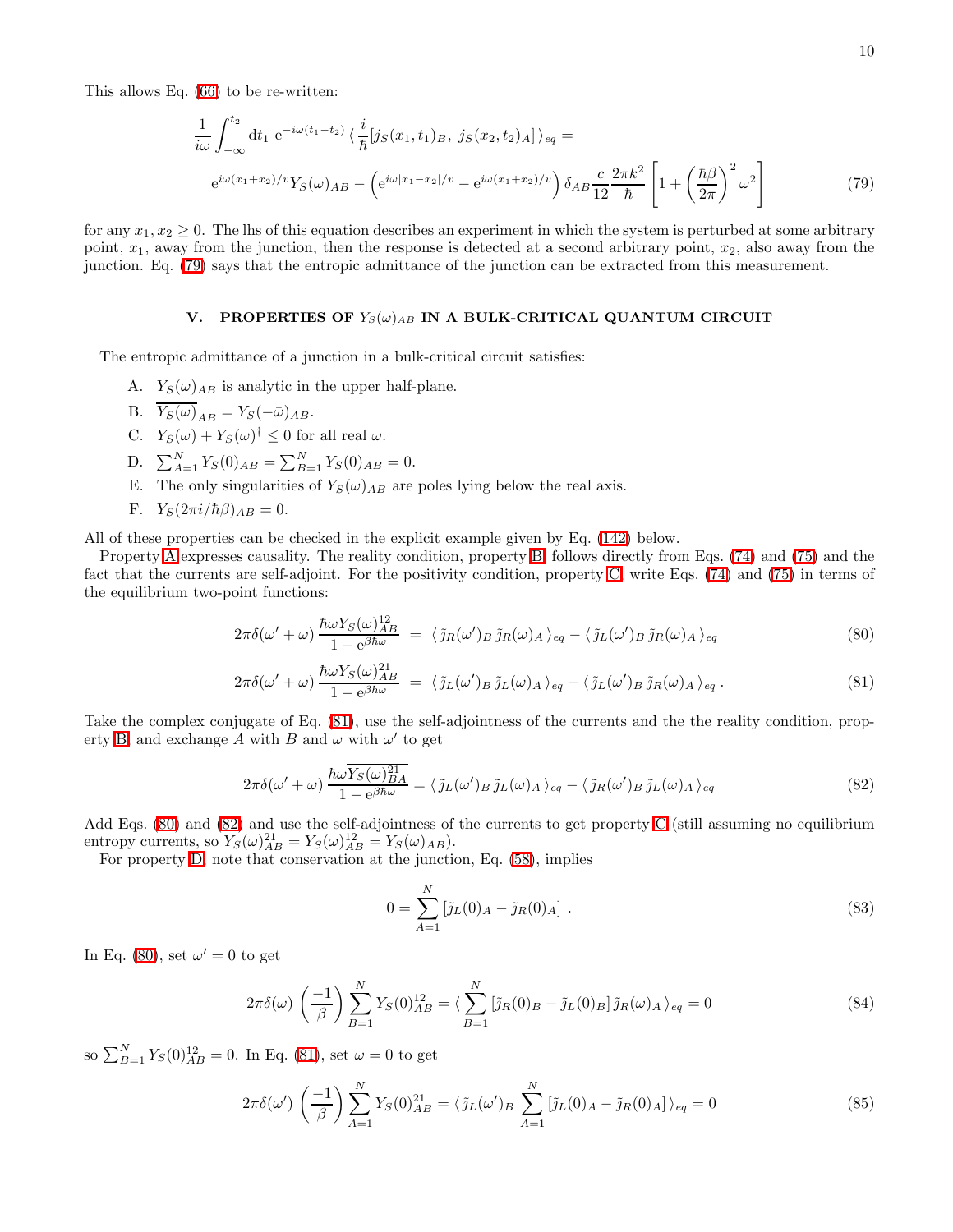so  $\sum_{A=1}^{N} Y_S(0)_{AB}^{21} = 0$ . These results are exactly what is required in order that Eqs. [\(70\)](#page-8-3) and [71](#page-8-4) be physically sensible at  $\omega = 0$ .

Property [E](#page-9-7) follows from Eq. [\(67\)](#page-8-0) or [\(68\)](#page-8-1), each of which displays  $Y_S(\omega)_{AB}$  as the Fourier transform in time of the equilibrium expectation value of a commutator of local operators. The junction is a bounded system at nonzero temperature, so such an expectation value is a meromorphic function of  $\omega$ . Causality implies that all its singularities lie below the real axis.

Property [F,](#page-9-8)  $Y_S(2\pi i/\hbar\beta)_{AB} = 0$ , is derived from bulk conformal invariance, by Wick rotating to euclidean time  $\tau = it$ . The euclidean space-time of each bulk wire is a semi-infinite cylinder:  $x > 0$ ,  $\tau \sim \tau + \hbar \beta$ . This euclidean space-time can be reinterpreted with  $x/v$  as the euclidean time coordinate and and  $v\tau$  as the spatial coordinate. Space is then a circle of circumference  $\hbar v \beta$ . In this quantization, correlation functions on the semi-infinite cylinder are expectation values between the conformally invariant ground state at late time, at large  $x/v$ , and a boundary state at time  $x/v = 0$ .

In this quantization,

$$
T_R(x + iv\tau)_A = \frac{-\hbar v^2}{2\pi} \sum_{n = -\infty}^{\infty} e^{-2\pi n(x + iv\tau)/\hbar v \beta} L_n
$$
\n(86)

where the  $L_n$  are the Virsaro operators of the bulk conformal field theory in wire A (the constant of proportionality is found in Appendix [A\)](#page-14-0). The  $L_n$  for  $n \leq 1$ , annihilate the conformally invariant ground state when they act to the left, at large time  $x/v$ . In a correlation function containing  $T_R(x+iv\tau)_A$  for sufficiently large x, the contributions of the operators  $L_n$ ,  $n \leq 1$ , vanish, because they are acting on the conformally invariant ground state. The two-point function given by the Fourier transform of Eq. [\(80\)](#page-9-4) is:

$$
(k\beta)^2 \langle \left[T_R(0)_B - T_L(0)_B\right] T_R(x - vt)_A \rangle_{eq} = \frac{1}{2\pi} \int d\omega \ e^{-i\omega(t - x/v)} \frac{\hbar \omega Y_S(\omega)_{AB}}{1 - e^{\beta \hbar \omega}}.
$$
 (87)

The product of operators on the lhs is time-ordered for  $t < 0$  (in the original, physical quantization). The Wick rotatation of this equation is sensible in the region  $-\hbar\beta < \tau < 0$ ,

$$
(k\beta)^2 \langle \left[T_R(0)_B - T_L(0)_B\right] T_R(x + i v \tau)_A \rangle_{eq} = \frac{1}{2\pi} \int d\omega \ e^{-\omega(\tau + i x/v)} \frac{\hbar \omega Y_S(\omega)_{AB}}{1 - e^{\beta \hbar \omega}}, \tag{88}
$$

because the integrand decays exponentially when  $\omega \to \pm \infty$ , as long as  $-\hbar\beta < \tau < 0$ . Deforming the integration contour into the upper half-plane yields a sum over the thermal poles:

$$
(k\beta)^2 \langle \left[T_R(0)_B - T_L(0)_B\right] T_R(x + i v \tau)_A \rangle_{eq} = \sum_{n=1}^{\infty} \frac{2\pi n}{\beta} Y_S(2\pi i n/\hbar \beta)_{AB} e^{-2\pi n(x + i v \tau)/\hbar v \beta}
$$
(89)

The  $n = 1$  term must vanish because it is due to the conformal generator  $L_1$  acting on the conformally invariant ground state. So bulk conformal invariance implies  $Y_S(2\pi i/\hbar\beta)_{AB} = 0$ .

#### VI. "MASS GAPS" FOR JUNCTIONS

The real-time response functions

$$
\frac{1}{2\pi} \int \mathrm{d}\omega \ e^{-i\omega(t_2 - t_1)} Y_S(\omega)_{AB} \tag{90}
$$

describe the entropy flowing out of the junction at time  $t_2$  in wire A, in response to a perturbation in wire B at time  $t_1 < t_2$ . The integral can be evaluated by deforming the contour of integration into the lower half-plane, since  $t_2 - t_1 > 0$ . The response decays as  $e^{-t/t_r}$ , where  $1/t_r$  is the gap between the real  $\omega$ -axis and the nearest singularity in the lower half-plane. The time  $t_r$  is the the characteristic response time of the junction in the channel AB. At nonzero temperature, there will always be a gap. In the Ising example, Eq. [\(142\)](#page-14-1) below, the characteristic response time of a 1-wire junction is  $t_r = \lambda^2 + \pi/\hbar \beta$ , where  $\lambda$  is the boundary coupling constant (the boundary magnetic field).

The interesting question is, what happens to these gaps in the limit  $T \to 0$ ? The question is better posed in terms of the energy response functions

$$
\langle \frac{i}{\hbar} [T_t^x(0, t_1)_B, T_t^x(0, t_2)_A] \rangle \tag{91}
$$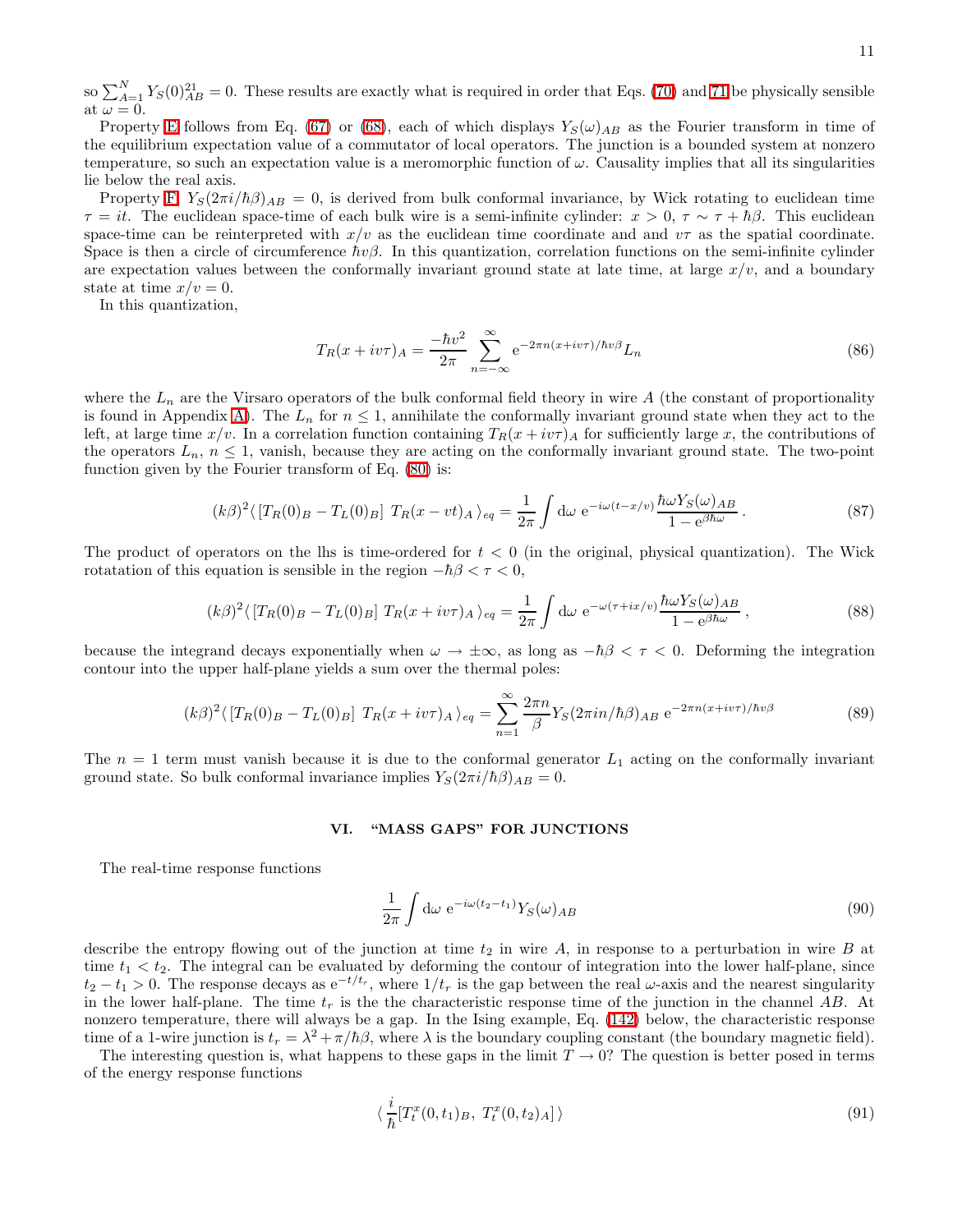because of the extra factor  $1/T$  in the entropy current. When the junction is non-critical, then some of the  $T = 0$ response functions will decay exponentially in time. If the junction is critical, then the  $T = 0$  response functions will decay as powers of the time, or else vanish identically. The gaps,  $1/t_r$ , in each channel might be interpreted as the "mass gaps" of the junction, analogous to the mass gap in a bulk system.

## VII. EXAMPLE: JUNCTIONS IN BULK-CRITICAL ISING CIRCUITS

As an example, consider the general junction in a bulk-critical Ising circuit. The wires are in the universality class of the 1+1 dimensional Ising model at its critical point. The circuit is described by the quantum field theory of a free Majorana fermion, massless in the bulk. There are two real, chiral, free fermion fields in each wire:

$$
\psi_R(x,t)^A = \psi_R(x-vt)^A \tag{92}
$$

$$
\psi_L(x,t)^A = \psi_L(x+vt)^A.
$$
\n(93)

The operators  $\psi_R(x-vt)^A$  and  $\psi_L(x+vt)^A$  are defined on the entire real line, because, although x cannot be negative, the time t can range from  $-\infty$  to  $+\infty$ . The fermion fields satisfy canonical equal-time anti-commutation relations in the bulk. For  $x, x' > 0$ :

<span id="page-11-0"></span>
$$
[\psi_R(x',t)^A, \ \psi_R(x,t)^B]_+ \ = \ \delta^{AB} \ \hbar v \, \delta(x'-x) \tag{94}
$$

$$
[\psi_L(x',t)^A, \ \psi_L(x,t)^B]_+ \ = \ \delta^{AB} \ \hbar v \, \delta(x'-x) \tag{95}
$$

$$
[\psi_R(x',t)^A, \ \psi_L(x,t)^B]_+ = 0. \tag{96}
$$

Their Fourier transforms are

$$
\psi_R(x - vt)^A = \frac{1}{2\pi} \int d\omega \ e^{-i\omega(t - x/v)} \tilde{\psi}_R(\omega)^A \tag{97}
$$

$$
\psi_L(x+vt)^A = \frac{1}{2\pi} \int d\omega \ e^{-i\omega(t+x/\nu)} \tilde{\psi}_L(\omega)^A \tag{98}
$$

The hamiltonian,  $H_0$ , acts by

$$
[H_0, \ \tilde{\psi}_R(\omega)^A] = -\hbar\omega\tilde{\psi}_R(\omega)^A \tag{99}
$$

$$
[H_0, \tilde{\psi}_L(\omega)^A] = -\hbar\omega\tilde{\psi}_L(\omega)^A.
$$
\n(100)

The junction dynamics is encoded in the reflection matrix,  $R(\omega)_{B}^{A}$ :

$$
\tilde{\psi}_R(\omega)^A = \sum_{B=1}^N R(\omega)_B^A \tilde{\psi}_L(\omega)^B
$$
\n(101)

or, suppressing indices,

$$
\tilde{\psi}_R(\omega) = R(\omega)\tilde{\psi}_L(\omega). \tag{102}
$$

<span id="page-11-1"></span>The Fourier modes satisfy the anti-commutation relations

$$
[\tilde{\psi}_R(\omega')^A, \tilde{\psi}_R(\omega)^B]_+ = \delta^{AB} 2\pi \hbar \delta(\omega' + \omega)
$$
\n(103)

$$
[\tilde{\psi}_L(\omega')^A, \tilde{\psi}_L(\omega)^B]_+ = \delta^{AB} 2\pi \hbar \delta(\omega' + \omega)
$$
\n(104)

$$
[\tilde{\psi}_L(\omega')^A, \ \tilde{\psi}_R(\omega)^B]_+ \ = \ \sum_{B'=1}^N \delta^{AB'} R(\omega)_{B'}^B \, 2\pi \hbar \, \delta(\omega' + \omega) \,. \tag{105}
$$

The matrix  $R(\omega)$  is analytic in the upper half-plane, by Eq. [\(96\)](#page-11-0), and satisfies the reality and unitarity conditions

$$
R(-\omega) = \overline{R(\omega)}\tag{106}
$$

$$
R(-\omega)^T R(\omega) = 1.
$$
\n(107)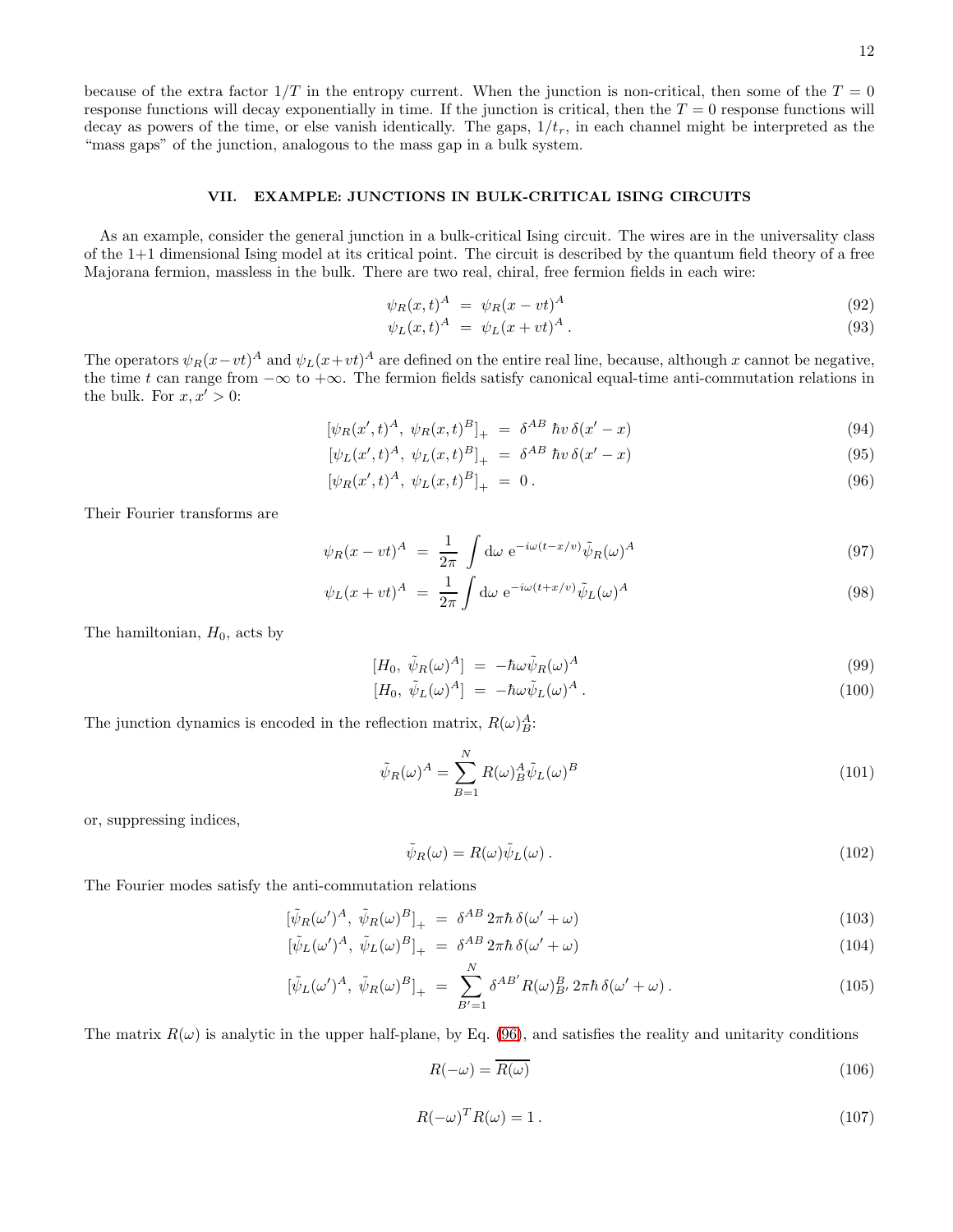<span id="page-12-1"></span>The anti-commutation relations and the action of the hamiltonian determine the equilibrium two-point functions:

$$
\langle \tilde{\psi}_R(\omega')^A \tilde{\psi}_R(\omega)^B \rangle_{eq} = (1 + e^{\beta \hbar \omega})^{-1} \delta^{AB} 2\pi \hbar \delta(\omega' + \omega)
$$
\n(108)

$$
\langle \tilde{\psi}_L(\omega')^A \tilde{\psi}_L(\omega)^B \rangle_{eq} = (1 + e^{\beta \hbar \omega})^{-1} \delta^{AB} 2\pi \hbar \delta(\omega' + \omega)
$$
\n(109)

$$
\langle \tilde{\psi}_L(\omega')^A \tilde{\psi}_R(\omega)^B \rangle_{eq} = (1 + e^{\beta \hbar \omega})^{-1} \sum_{B'=1}^N \delta^{AB'} R(\omega)_{B'}^B 2\pi \hbar \delta(\omega' + \omega) . \tag{110}
$$

The chiral energy-momentum currents are

$$
T_R(x - vt)_A = \frac{1}{2} v T_t^t(x, t)_A + \frac{1}{2} T_t^x(x, t)_A = \frac{i}{2} : \psi_R(x, t)^A \partial_t \psi_R(x, t)^A : \tag{111}
$$

$$
T_L(x + vt)_{A} = \frac{1}{2} v T_t^t(x, t)_{A} - \frac{1}{2} T_t^x(x, t)_{A} = \frac{i}{2} : \psi_L(x, t)^A \partial_t \psi_L(x, t)^A : \qquad (112)
$$

and their Fourier transforms are

$$
T_R(x - vt)_A = \frac{1}{2\pi} \int_{-\infty}^{\infty} d\omega \ e^{-i\omega(t - x/v)} \tilde{T}_R(\omega)_A
$$
\n(113)

$$
T_L(x + vt)_A = \frac{1}{2\pi} \int_{-\infty}^{\infty} d\omega \ e^{-i\omega(t + x/v)} \tilde{T}_L(\omega)_A
$$
\n(114)

$$
\tilde{T}_R(\omega)_A = \frac{1}{2\pi} \int \int d\omega_1 d\omega_2 \, \delta(\omega_1 + \omega_2 - \omega) \frac{\omega_2}{2} : \tilde{\psi}_R(\omega_1)^A \tilde{\psi}_R(\omega_2)^A : \tag{115}
$$

$$
\tilde{T}_L(\omega)_A = \frac{1}{2\pi} \int \int d\omega_1 d\omega_2 \, \delta(\omega_1 + \omega_2 - \omega) \frac{\omega_2}{2} : \tilde{\psi}_L(\omega_1)^A \tilde{\psi}_L(\omega_2)^A : . \tag{116}
$$

<span id="page-12-0"></span>Their commutation relations with the fermion fields are

$$
[\tilde{T}_R(\omega')_A, \ \tilde{\psi}_R(\omega)^B] = -\delta_A^B \hbar (\frac{1}{2}\omega' + \omega) \tilde{\psi}_R(\omega' + \omega)^B
$$
\n(117)

$$
[\tilde{T}_L(\omega')_A, \tilde{\psi}_L(\omega)^B] = -\delta_A^B \hbar (\frac{1}{2}\omega' + \omega) \tilde{\psi}_L(\omega' + \omega)^B.
$$
\n(118)

The hamiltonian is

$$
H_0 = \sum_{A=1}^{N} \tilde{T}_R(0)_A = \sum_{A=1}^{N} \tilde{T}_L(0)_A.
$$
 (119)

Eq. [\(75\)](#page-8-2) for  $Y_S(\omega)_{AB}$  can now be evaluated, using the entropy currents

$$
\tilde{j}_R(\omega)_A = k\beta \tilde{T}_R(\omega)_A \tag{120}
$$

$$
\tilde{j}_L(\omega)_A = k\beta \tilde{T}_L(\omega)_A \tag{121}
$$

<span id="page-12-3"></span>and Eqs. [\(115–116\)](#page-12-0), [\(103–105\)](#page-11-1), and [\(108–110\)](#page-12-1). The result is

$$
Y_S(\omega)_{AB} = \frac{k^2 \hbar \beta^2}{\omega} \frac{1}{2\pi} \int \int d\omega_1 d\omega_2 \, \delta(\omega_1 + \omega_2 - \omega) \left[ R(\omega_1)_B^A R(\omega_2)_B^A - \delta_B^A \right] \n\frac{1}{8} (\omega_1 - \omega_2)^2 \left( \frac{1}{1 + e^{-\beta \hbar \omega_2}} - \frac{1}{e^{\beta \hbar \omega_1} + 1} \right).
$$
\n(122)

<span id="page-12-2"></span>The entropic "capacitance" is

$$
C_{SB} = \lim_{\omega \to 0} \frac{1}{i\omega} \sum_{A=1}^{N} Y_S(\omega)_{AB} = \frac{k}{T} \frac{1}{2\pi i} \int d\eta \left[ R^{-1} R'(\eta) \right]_{B}^{B} \frac{(\beta \hbar \eta)^2 e^{\beta \hbar \eta}}{2 \left( e^{\beta \hbar \eta} + 1 \right)^2} \,. \tag{123}
$$

The total entropic "capacitance" is

$$
C_S = \frac{ds}{dT} = \sum_{B=1}^{N} C_{SB} = \frac{k}{T} \frac{1}{2\pi i} \int d\eta \, \text{Tr} \left[ R^{-1} R'(\eta) \right] \, \frac{(\beta \hbar \eta)^2 e^{\beta \hbar \eta}}{2 \left( e^{\beta \hbar \eta} + 1 \right)^2} \,. \tag{124}
$$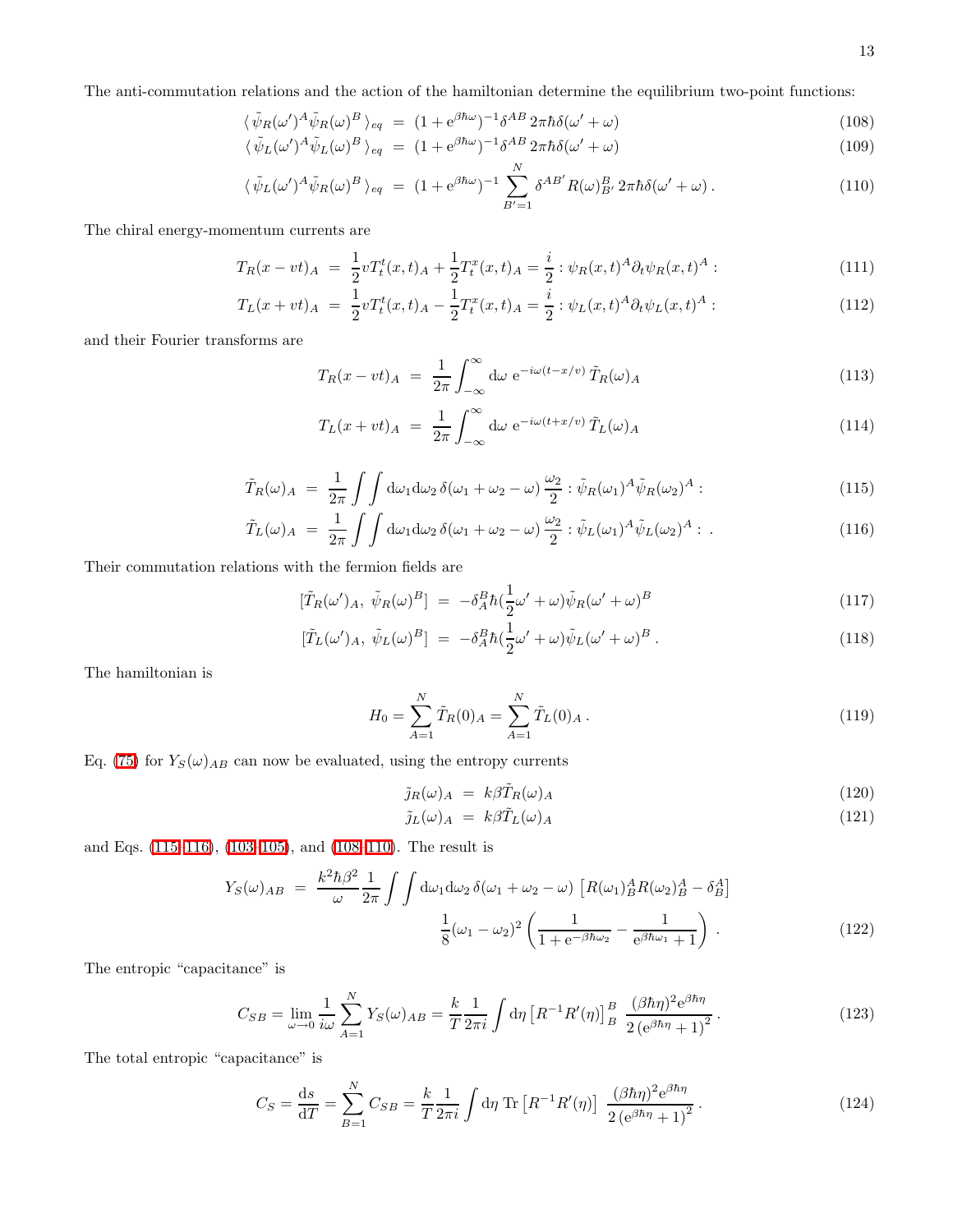Integrating with respect to T gives the junction entropy, up to a constant. When  $R(\omega)$  is independent of temperature, the integral can be done explicitly, giving

<span id="page-13-0"></span>
$$
s(T) - s(0) = \frac{k}{2\pi i} \int d\eta \operatorname{Tr} \left[ R^{-1} R'(\eta) \right] \frac{1}{2} \left[ \frac{\beta \hbar \eta}{e^{\beta \hbar \eta} + 1} + \ln \left( 1 + e^{-\beta \hbar \eta} \right) \right] \,. \tag{125}
$$

The information capacity of the junction is then

$$
s(\infty) - s(0) = k \ln 2 \frac{1}{2\pi i} \int d\eta \frac{1}{2} \text{Tr} \left[ R^{-1} R'(\eta) \right] . \tag{126}
$$

The information capacity of the junction thus consists of a half-bit for each pole of  $R(\omega)_B^A$  in the lower half-plane (or for each zero in the upper half-plane).

An elementary Ising junction is a junction without substructure. It has a fermionic degree of freedom,  $\chi(t)^A$ , at the end of each wire, satisfying

$$
\partial_t \chi(t) = -\lambda(\psi_R + \psi_L)(0, t) \tag{127}
$$

$$
\lambda^T \chi(t) = (\psi_R - \psi_L)(0, t) \tag{128}
$$

where  $\lambda$  is a real  $N \times N$  matrix. The matrix elements  $\lambda_B^A$  are the junction coupling constants. Eliminating  $\chi(t)$  gives boundary conditions on the fermion fields:

<span id="page-13-1"></span>
$$
(\partial_t + \lambda^T \lambda) \psi_R(0, t) = (\partial_t - \lambda^T \lambda) \psi_L(0, t)
$$
\n(129)

or, equivalently,

$$
R(\omega) = \frac{\omega - i\lambda^T \lambda}{\omega + i\lambda^T \lambda}.
$$
\n(130)

The information capacity of the elementary Ising junction is given immediately by Eq. [\(126\)](#page-13-0):

$$
s(\infty) - s(0) = \frac{N}{2}k \ln 2 \tag{131}
$$

Eq. [\(123\)](#page-12-2) for the entropic "capacitance" is evaluated by analytic continuation into the upper half-plane, picking up the residues at the thermal poles. The result is

$$
C_{SB} = \frac{\mathrm{d}s}{\mathrm{d}T} = k^2 \beta F_1(\sigma)_B^B \tag{132}
$$

where

$$
\sigma = \frac{\beta \hbar \lambda^T \lambda}{2\pi} \tag{133}
$$

$$
F_1(\sigma) = \sigma - \sigma^2 \psi'(\frac{1}{2} + \sigma) \tag{134}
$$

$$
\psi'(z) = (\ln \Gamma)''(z) = \sum_{n=0}^{\infty} \frac{1}{(n+z)^2}.
$$
\n(135)

The total entropic "capacitance" is

$$
C_S = \frac{ds}{dT} = \sum_{B=1}^{N} C_{SB} = k^2 \beta \text{ Tr } F_1(\sigma).
$$
 (136)

Integrating with respect to  $T$  gives the junction entropy, up to a constant:

$$
s(T) - s(0) = k \text{Tr} \left[ F_2(\sigma) - \sigma F_2'(\sigma) \right] = k \left( 1 - \beta \frac{\partial}{\partial \beta} \right) \text{Tr} F_2(\sigma)
$$
\n(137)

where

$$
F_2(\sigma) = \sigma \ln \sigma - \sigma - \ln \Gamma(\frac{1}{2} + \sigma) + \ln \sqrt{2\pi} . \tag{138}
$$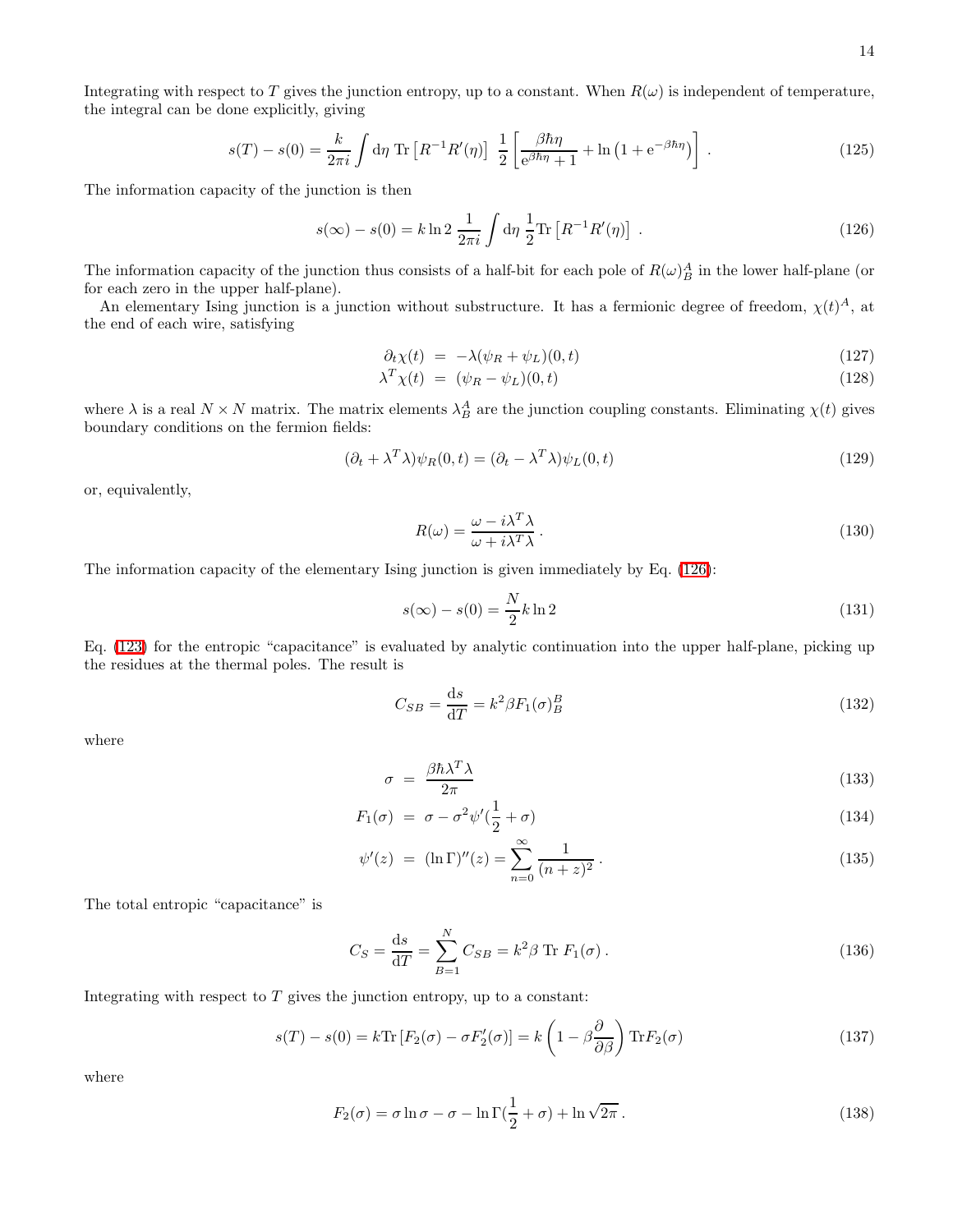Therefore the boundary free energy, up to a constant, is

$$
\ln z(T) - \ln z(0) = \text{Tr} F_2(\sigma). \tag{139}
$$

This agrees, in the case  $N = 1$ , with the direct calculation of the boundary partition function and the boundary entropy of a bulk-critical Ising wire in a boundary magnetic field.<sup>[6](#page-18-6)[,7](#page-18-7)</sup> The junction coupling constant,  $\lambda$ , is the boundary magnetic field.

To have an explicit example of the entropic admittance, for illustration, calculate  $Y_S(\omega)_{AB}$  for the case  $N = 1$ . The wire labels,  $A, B = 1$ , are suppressed. Eq. [\(130\)](#page-13-1) for the reflection matrix is

$$
R(\omega) = \frac{\omega - i\lambda^2}{\omega + i\lambda^2} \tag{140}
$$

In Eq. [\(122\)](#page-12-3), use the identity

$$
R(\omega_1)R(\omega_2) - 1 = \left(\frac{\omega_1 + \omega_2}{\omega_2 - \omega_1}\right)[R(\omega_1) - R(\omega_2)]\tag{141}
$$

<span id="page-14-1"></span>then evaluate the integral by deforming the contour, to obtain the entropic admittance of the boundary of a bulkcritical quantum Ising wire:

$$
Y_S(\omega) = k^2 \frac{\hbar}{2\pi} \beta^2 \lambda^2 i\omega - \frac{1}{2} k^2 \left(\frac{\hbar}{2\pi}\right)^2 \beta^3 \lambda^2 \omega (\omega + 2i\lambda^2)
$$

$$
\sum_{n=0}^{\infty} \frac{1}{\left(n + \frac{1}{2} + \frac{\beta \hbar \lambda^2}{2\pi}\right) \left(n + \frac{1}{2} + \frac{\beta \hbar \lambda^2}{2\pi} - \frac{i\beta \hbar \omega}{2\pi}\right)}
$$

$$
= k^2 \frac{\hbar}{2\pi} \beta^2 \lambda^2 i\omega + k^2 \frac{\hbar}{2\pi} \beta^2 \lambda^2 \left(\lambda^2 - \frac{i\omega}{2}\right)
$$

$$
\left[\psi \left(\frac{1}{2} + \frac{\beta \hbar}{2\pi} (\lambda^2 - i\omega)\right) - \psi \left(\frac{1}{2} + \frac{\beta \hbar}{2\pi} \lambda^2\right)\right].
$$
 (142)

## Acknowledgments

I thank A. Konechny for many discussions. I thank the members of an informal Rutgers seminar — S. Ashok, A. Ayyer, D. Belov, E. Dell'Aquila, B. Doyon, and R. Essig — for listening to a preliminary version of this work, and for their helpful comments and questions. I thank S. Lukyanov for pointing towards some of the condensed matter literature, leading in particular to reference [8.](#page-18-8)

<span id="page-14-0"></span>This work was supported by the Rutgers New High Energy Theory Center.

# APPENDIX A: THE ENERGY-MOMENTUM TENSOR AT A JUNCTION

Consider N wires connected at a junction. Label the wires  $A = 1, \ldots, N$ . Each wire is parametrized by a spatial coordinate,  $x \geq 0$ . All the end-points,  $x = 0$ , are identified to a single point, which is the junction. The time coordinate is t; the euclidean time is  $\tau = it$ . The euclidean space-time of each wire is parametrized by the complex coordinate  $z = x + i v \tau = x - v t$ ,  $\bar{z} = x - i v \tau = x + v t$ . The space-time metric on wire A, in the bulk, is

$$
g_{\mu\nu}(x)_A dx^{\mu} dx^{\nu} = -v^2 (dt)^2 + (dx)^2 = |dz|^2.
$$
 (A1)

At the junction, there is only the metric on time,  $g_{tt} = -v^2$ . Varying the space-time metric gives the correlation functions of the energy-momentum tensor:

$$
\delta \langle \cdots \rangle = -\frac{1}{2} \langle \frac{i}{\hbar} \int dt \left[ \delta g_{tt}(t) T^{tt}(t)_{junct} + \sum_{A=1}^{N} \int_0^{\infty} dx \ \delta g_{\mu\nu}(x, t)_{A} T^{\mu\nu}(x, t)_{A} \right] \cdots \rangle.
$$
 (A2)

An infinitesimal localized reparametrization of space-time is a collection of vector fields,  $v^{\nu}(x,t)_{A}$ , one on each wire, all supported within a bounded region of space-time. They must agree at the junction,

$$
v^{\nu}(0,t)_{A} = v^{\nu}(t)_{junct} , \qquad (A3)
$$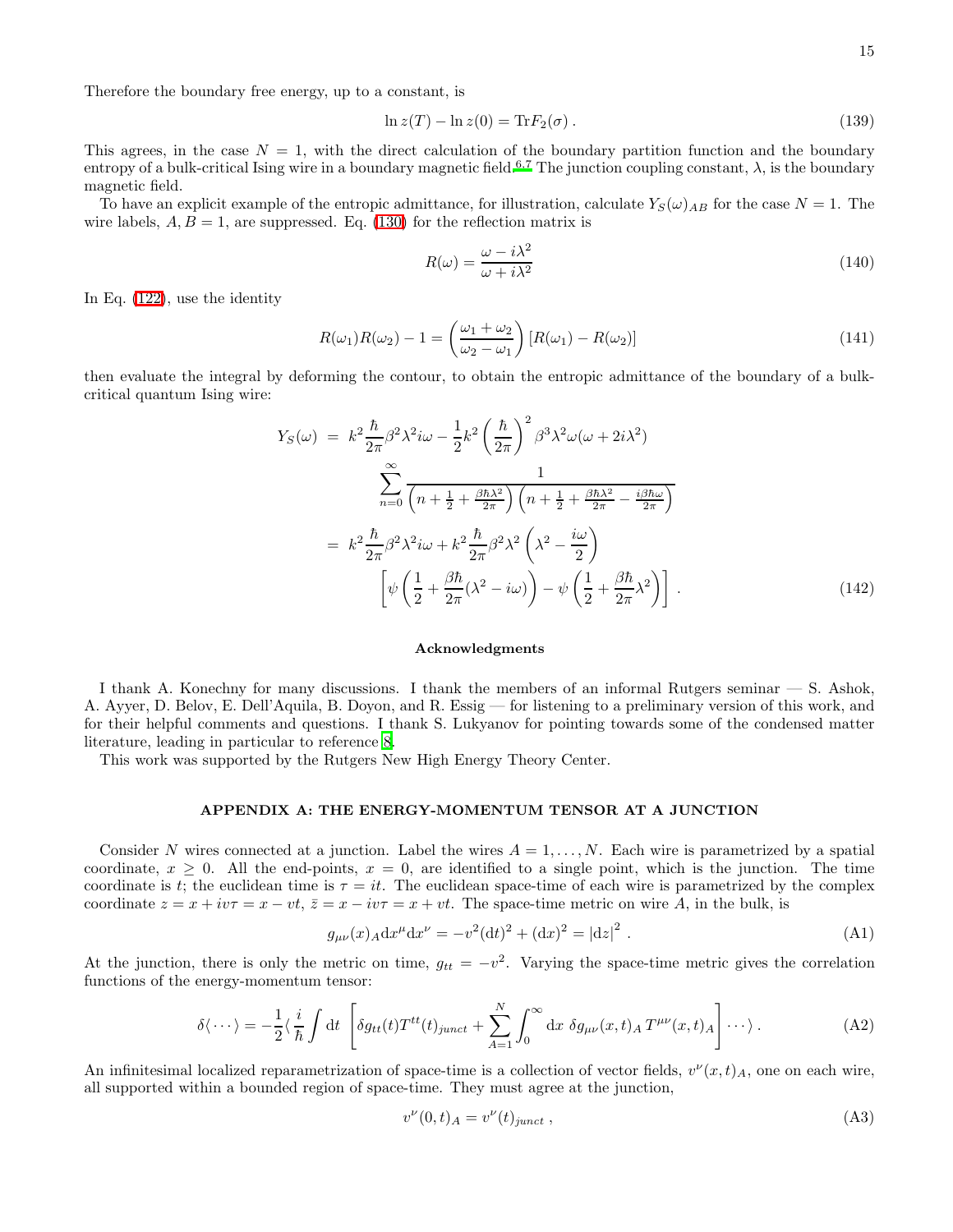and must leave the junction in place,

$$
v^{x}(0,t)_{A} = v^{x}(t)_{junct} = 0.
$$
\n(A4)

Such a reparametrization of space-time is equivalent to changing the space-time metric by

$$
\delta g_{\mu\nu}(x,t)_A = \partial_\mu v_\nu(x,t)_A + \partial_\nu v_\mu(x,t)_A \tag{A5}
$$

$$
\delta g_{tt}(t)_{junct} = 2\partial_t v_t(t)_{junct} \,. \tag{A6}
$$

The physics does not depend on the parametrization of space-time, so

$$
0 = \int dt \left[ \partial_t v^t(t)_{junct} T_t^t(t)_{junct} + \sum_{A=1}^N \int_0^\infty dx \ \partial_\mu v^\nu(x, t)_{A} T_\nu^\mu(x, t)_{A} \right]
$$
(A7)

for all localized reparametrizations of space-time. Integrating by parts gives the local conservation of energy and momentum:

$$
0 = \partial_{\mu} T^{\mu}_{\nu}(x, t)_{A} \tag{A8}
$$

$$
0 = \partial_t T_t^t(t)_{junct} + \sum_{A=1}^N T_t^x(0, t)_A . \tag{A9}
$$

Taking  $v^{\mu}(x,t)$  to be infinitesimal time translation identifies the hamiltonian:

$$
H_0 = T_t^t(t)_{junct} + \sum_{A=1}^N \int_0^\infty dx \ T_t^t(x, t)_A . \tag{A10}
$$

 $T_t^t(x,t)$  is the bulk energy density in wire A.  $T_t^t(t)_{junct}$  is the energy of the junction.

The departure from scale invariance is the trace of the energy-momentum tensor,  $\Theta(x,t) = -T^{\mu}_{\mu}(x,t)$ . The junction contribution is conventionally written  $\theta(t)$ . That is, the junction energy is written

$$
T_t^t(t)_{junct} = -\theta(t) \tag{A11}
$$

and conservation of energy at the junction is written

$$
0 = -\partial_t \theta(t) + \sum_{A=1}^{N} T_t^x(0, t)_A . \tag{A12}
$$

## APPENDIX B: THE CHIRAL ENERGY AND ENTROPY CURRENTS

<span id="page-15-0"></span>When the quantum wires are bulk-critical, the bulk energy density and current are linear combinations of chiral energy currents:

$$
T_R(x,t)_A = T_R(x - vt)_A = \frac{1}{2} v T_t^t(x,t)_A + \frac{1}{2} T_t^x(x,t)_A
$$
\n(B1)

$$
T_L(x,t)_A = T_L(x+vt)_A = \frac{1}{2} v T_t^t(x,t)_A - \frac{1}{2} T_t^x(x,t)_A.
$$
 (B2)

The bulk entropy current and density operators are linear combinations of chiral entropy currents:

$$
j_S(x,t)_A = j_R(x,t)_A - j_L(x,t)_A
$$
 (B3)

$$
\rho_S(x,t)_A = \frac{1}{v} j_R(x,t)_A + \frac{1}{v} j_L(x,t)_A \tag{B4}
$$

<span id="page-15-1"></span>where

$$
j_R(x,t)_A = j_R(x - vt)_A = k\beta T_R(x,t)_A - \frac{1}{2}k\beta \langle T_R(x,t)_A + T_L(x,t)_A \rangle_{eq}
$$
(B5)

$$
j_L(x,t)_A = j_L(x+vt)_A = k\beta T_L(x,t)_A - \frac{1}{2}k\beta \langle T_R(x,t)_A + T_L(x,t)_A \rangle_{eq}.
$$
 (B6)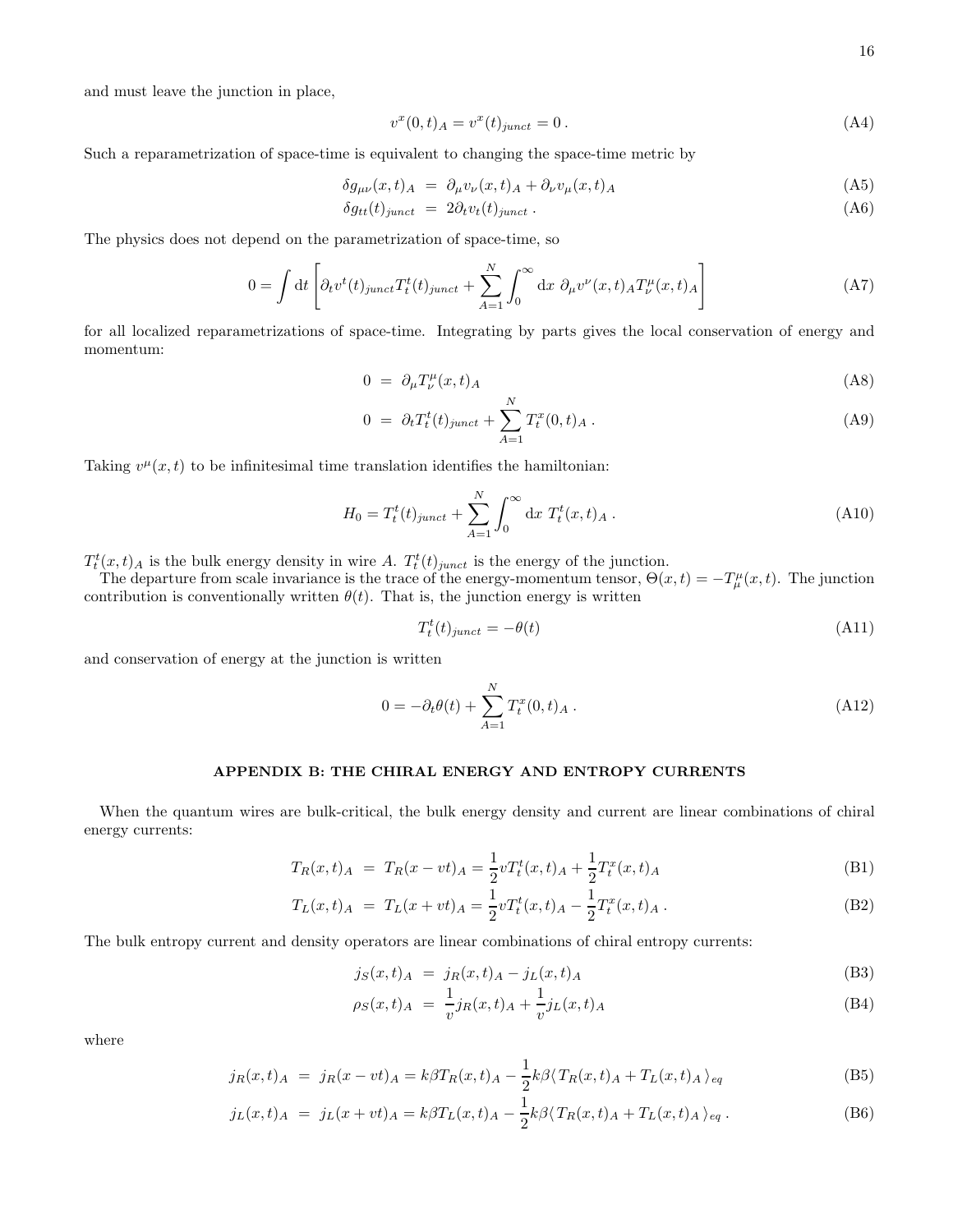$j_R(x, t)$  flows to the right  $j_L(x, t)$  flows to the left, both at the speed of "light", v:  $j_R(x, t + \delta t)$   $\neq j_R(x - v \delta t, t)$   $\neq$  $j_L(x, t + \delta t)_A = j_L(x + v\delta t, t)_A$ . The equilibrium expectation values in Eqs. [\(B5\)](#page-15-1) and [\(B6\)](#page-15-1) are subtracted so that  $\langle \rho_S(x, t)_A \rangle_{eq} = 0$ . Then

$$
\langle j_R(x,t)_A \rangle_{eq} = -\langle j_L(x,t)_A \rangle_{eq} = \frac{1}{2} \langle j_S(x,t)_A \rangle_{eq} . \tag{B7}
$$

The goal is to calculate the commutators  $[j_R(x',t')_A, j_R(x,t)_B]$  and  $[j_L(x',t')_A, j_L(x,t)_B]$ . Because of the chirality of the currents, these commutators of two currents of the same chirality are completely determined by the equal-time commutators. The equal-time commutators vanish if  $A \neq B$ , so the commutators need only be calculated for  $A = B$ . The labels A, B are dropped during the calculation, to simplify the notation, then restored at the end.

In 1+1 dimensional conformal field theory, the chiral components of the energy-momentum tensor are usually written  $T(z)$ ,  $\overline{T}(\overline{z})$ , where

<span id="page-16-1"></span>
$$
T(z) = -\frac{2\pi}{\hbar v^2} T_R(x - vt) \tag{B8}
$$

$$
\bar{T}(\bar{z}) = -\frac{2\pi}{\hbar v^2} T_L(x + vt) \,. \tag{B9}
$$

The constant of proportionality,  $-2\pi/\hbar v^2$ , will be confirmed shortly. In euclidean space-time,  $T(z)$  and  $\bar{T}(\bar{z})$  satisfy operator product expansions

$$
T(z')T(z) \sim (z'-z)^{-4}\frac{c}{2} + (z'-z)^{-2}2T(z) + (z'-z)^{-1}\partial T(z)
$$
 (B10)

$$
\bar{T}(\bar{z}')\,\bar{T}(\bar{z}) \sim (\bar{z}'-\bar{z})^{-4}\frac{c}{2} + (\bar{z}'-\bar{z})^{-2}2\bar{T}(\bar{z}) + (\bar{z}'-\bar{z})^{-1}\bar{\partial}\bar{T}(\bar{z})\,. \tag{B11}
$$

Write the equal-time commutators as  $\tau$ -ordered operator products,

$$
[T(x'), T(x)] = \tau \{ T(x'+i\epsilon) T(x) \} - \tau \{ T(x'-i\epsilon) T(x) \}
$$
(B12)

$$
[\bar{T}(x'), \ \bar{T}(x)] = \tau \{ \bar{T}(x'-i\epsilon) \bar{T}(x) \} - \tau \{ \bar{T}(x'+i\epsilon) \bar{T}(x) \}, \tag{B13}
$$

<span id="page-16-2"></span>and evaluate them using the operator product expansions, getting

$$
\frac{1}{2\pi i}[T(x'), T(x)] = \frac{c}{12}\delta^{(3)}(x'-x) + (\partial_{x'} - \partial_x) [\delta(x'-x)T(x)] \tag{B14}
$$

$$
\frac{-1}{2\pi i} [\bar{T}(x'), \ \bar{T}(x)] = \frac{c}{12} \delta^{(3)}(x'-x) + (\partial_{x'} - \partial_x) [\delta(x'-x) \bar{T}(x)]. \tag{B15}
$$

Integrate over  $x'$  to identify the energy density as

$$
T_t^t(x,t) = -\frac{\hbar v}{2\pi}T(x - vt) - \frac{\hbar v}{2\pi}\bar{T}(x + vt),
$$
\n(B16)

confirming the constant of proportionality in Eqs. [\(B8–B9\)](#page-16-1), between  $T(z)$  and  $T_R(x - vt)$  and between  $\overline{T}(\overline{z})$  and  $T<sub>L</sub>(x + vt)$ . These equal-time commutation relations could have been derived equally well by combining conformal invariance with the general equal-time commutation relations derived in Appendix A of Ref. [1](#page-18-1). The equal-time commutation relations, Eqs. [\(B14\)](#page-16-2) and [\(B15\)](#page-16-2), can be written

$$
\frac{i}{\hbar}[T_R(0,t'), T_R(0,t)] = -\frac{\hbar}{2\pi} \frac{c}{12} \partial_t^3 \delta(t-t') + (\partial_t - \partial_{t'}) [\delta(t-t')T_R(0,t)] \tag{B17}
$$

$$
\frac{i}{\hbar}[T_L(0,t'), T_L(0,t)] = -\frac{\hbar}{2\pi} \frac{c}{12} \partial_t^3 \delta(t-t') + (\partial_t - \partial_{t'}) [\delta(t-t')T_L(0,t)] .
$$
\n(B18)

<span id="page-16-0"></span>The equilibrium expectation values of the commutators are

$$
\langle \frac{i}{\hbar} [T_R(0, t'), T_R(0, t)] \rangle_{eq} = -\frac{\hbar}{2\pi} \frac{c}{12} \partial_t^3 \delta(t - t') + 2\partial_t \delta(t - t') \langle T_R(0, t) \rangle_{eq} \tag{B19}
$$

$$
\langle \frac{i}{\hbar} [T_L(0, t'), T_L(0, t)] \rangle_{eq} = -\frac{\hbar}{2\pi} \frac{c}{12} \partial_t^3 \delta(t - t') + 2\partial_t \delta(t - t') \langle T_L(0, t) \rangle_{eq} . \tag{B20}
$$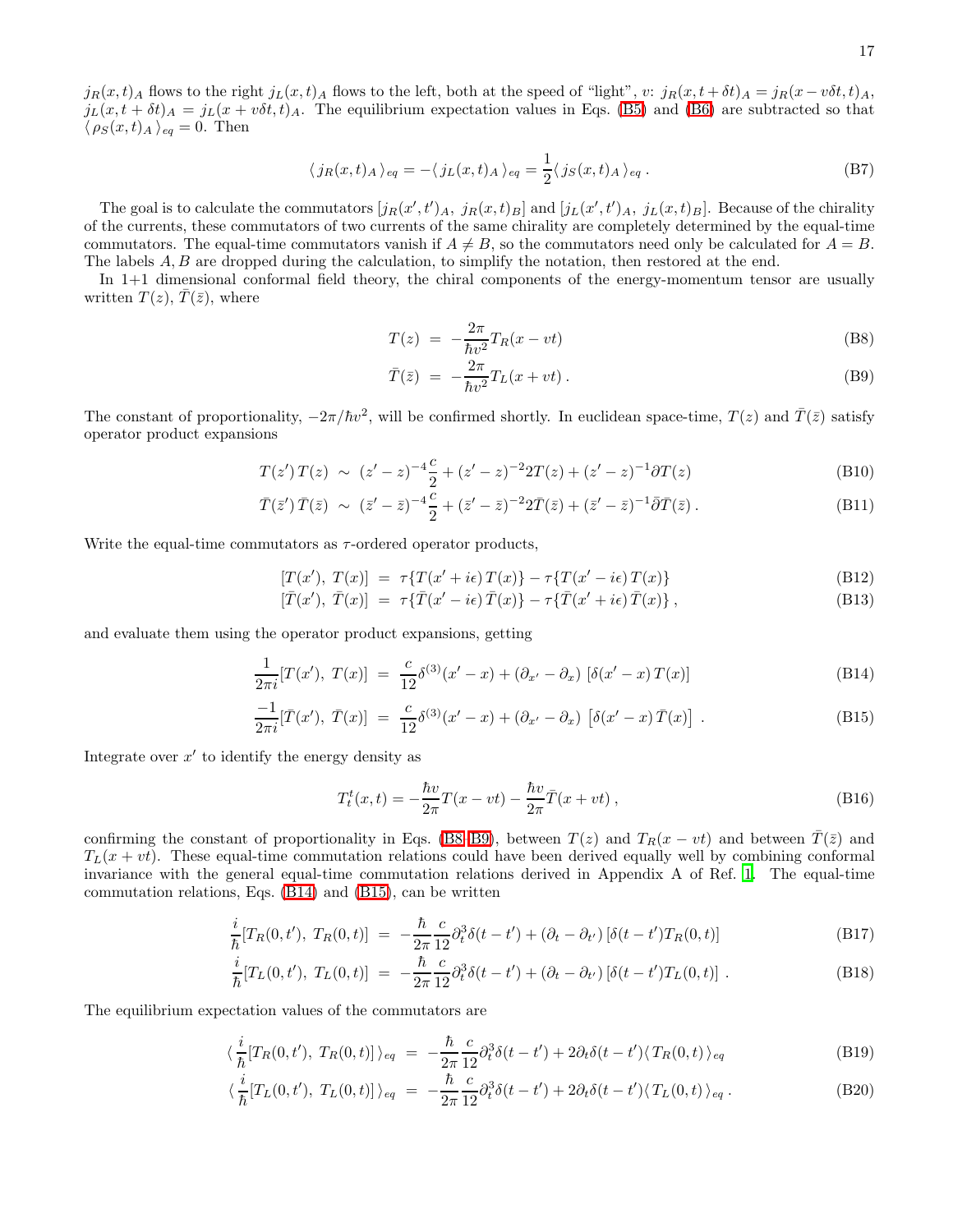Now restore the wire labels, A, B. Define the Fourier modes of the chiral energy-momentum currents by

$$
T_R(x,t)_A = T_R(x - vt)_A = \frac{1}{2\pi} \int_{-\infty}^{\infty} d\omega \ e^{-i\omega(t - x/v)} \tilde{T}_R(\omega)_A
$$
(B21)

$$
T_L(x,t)_A = T_L(x+vt)_A = \frac{1}{2\pi} \int_{-\infty}^{\infty} d\omega \ e^{-i\omega(t+x/v)} \tilde{T}_L(\omega)_A
$$
 (B22)

The commutation relations, Eqs. [\(B17\)](#page-16-0) and [\(B18\)](#page-16-0), are equivalent to

$$
[\tilde{T}_R(\omega')_B, \tilde{T}_R(\omega)_A] = \delta_{AB} \left[ -\frac{c}{12} \hbar^2 \omega^3 \delta(\omega' + \omega) + \hbar(\omega' - \omega) \tilde{T}_R(\omega' + \omega)_A \right]
$$
(B23)

$$
[\tilde{T}_L(\omega')_B, \tilde{T}_L(\omega)_A] = \delta_{AB} \left[ -\frac{c}{12} \hbar^2 \omega^3 \delta(\omega' + \omega) + \hbar(\omega' - \omega) \tilde{T}_L(\omega' + \omega)_A \right]. \tag{B24}
$$

Conservation of energy at the junction, Eq. [\(13\)](#page-2-4), implies that

$$
\sum_{A} \tilde{T}_{R}(0)_{A} - \sum_{A} \tilde{T}_{L}(0)_{A} = 0.
$$
 (B25)

The hamiltonian acts by

$$
[H_0, \tilde{T}_R(\omega)_A] = -\hbar\omega \tilde{T}_R(\omega)_A \tag{B26}
$$

$$
[H_0, \tilde{T}_L(\omega)_A] = -\hbar\omega \tilde{T}_L(\omega)_A \tag{B27}
$$

so the hamiltonian is

$$
H_0 = \sum_A \tilde{T}_R(0)_A = \sum_A \tilde{T}_L(0)_A . \tag{B28}
$$

A straightforward calculation shows these expressions for the hamiltonian to be equal to the spatial integral of the energy density.

The equilibrium expectation values of the commutators are

$$
\langle \left[ \tilde{T}_R(\omega')_B, \tilde{T}_R(\omega)_A \right] \rangle_{eq} = \delta_{AB} \left[ -\frac{c}{12} \frac{\hbar}{2\pi} \omega^3 - 2\omega \langle T_R(0, t)_A \rangle_{eq} \right] 2\pi \hbar \delta(\omega' + \omega) \tag{B29}
$$

$$
\langle \left[ \tilde{T}_L(\omega')_B, \tilde{T}_L(\omega)_A \right] \rangle_{eq} = \delta_{AB} \left[ -\frac{c}{12} \frac{\hbar}{2\pi} \omega^3 - 2\omega \langle T_L(0, t)_A \rangle_{eq} \right] 2\pi \hbar \delta(\omega' + \omega) . \tag{B30}
$$

The equilibrium one-point functions,

$$
\langle T_R(x,t)_A \rangle_{eq} = \langle T_R(x-vt)_A \rangle_{eq} \tag{B31}
$$

$$
\langle T_L(x,t)_A \rangle_{eq} = \langle T_L(x+vt)_A \rangle_{eq}, \qquad (B32)
$$

are independent of  $t$ , so are constant in  $x$ . They can be evaluated far from the junction, where the system is conformally invariant. When no equilibrium currents are flowing, when  $\langle T_t^x(0,t)_A \rangle_{eq} = 0$ , the equilibrium bulk energy density  $is<sup>9,10</sup>$  $is<sup>9,10</sup>$  $is<sup>9,10</sup>$  $is<sup>9,10</sup>$ 

$$
\langle T_t^t(x,t)_A \rangle_{eq} = \frac{c}{12} \frac{2\pi}{\hbar v \beta^2} \,. \tag{B33}
$$

Equivalently,

$$
\langle T_R(x,t)_A \rangle_{eq} = \langle T_L(x,t)_A \rangle_{eq} = \frac{c}{24} \frac{2\pi}{\hbar \beta^2} \,. \tag{B34}
$$

<span id="page-17-0"></span>The equilibrium expectation values of the commutators are then

$$
\langle \left[ \tilde{T}_R(\omega')_B, \tilde{T}_R(\omega)_A \right] \rangle_{eq} = -\delta_{AB}\delta(\omega' + \omega)\frac{c}{12}\hbar^2 \left[ \omega^3 + \left( \frac{2\pi}{\hbar \beta} \right)^2 \omega \right]
$$
(B35)

$$
\langle \left[ \tilde{T}_L(\omega')_B, \tilde{T}_L(\omega)_A \right] \rangle_{eq} = -\delta_{AB} \delta(\omega' + \omega) \frac{c}{12} \hbar^2 \left[ \omega^3 + \left( \frac{2\pi}{\hbar \beta} \right)^2 \omega \right]. \tag{B36}
$$